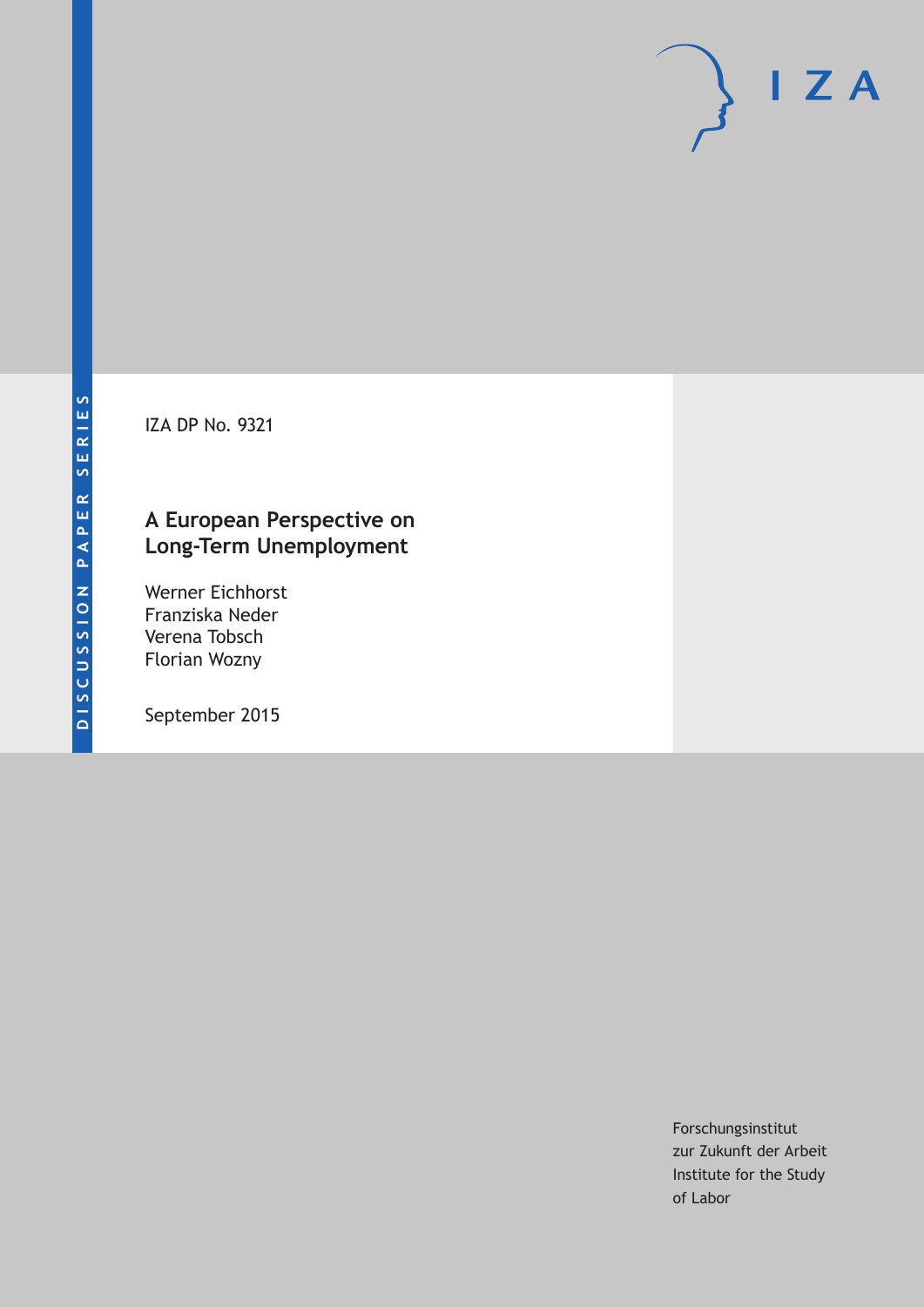# **A European Perspective on Long**‐**Term Unemployment**

**Werner Eichhorst**  *IZA* 

#### **Franziska Neder**  *IZA*

**Verena Tobsch** 

*E-X-AKT Economic Research and INES*

### **Florian Wozny**  *IZA*

Discussion Paper No. 9321 September 2015

IZA

P.O. Box 7240 53072 Bonn **Germany** 

Phone: +49-228-3894-0 Fax: +49-228-3894-180 E-mail: iza@iza.org

Any opinions expressed here are those of the author(s) and not those of IZA. Research published in this series may include views on policy, but the institute itself takes no institutional policy positions. The IZA research network is committed to the IZA Guiding Principles of Research Integrity.

The Institute for the Study of Labor (IZA) in Bonn is a local and virtual international research center and a place of communication between science, politics and business. IZA is an independent nonprofit organization supported by Deutsche Post Foundation. The center is associated with the University of Bonn and offers a stimulating research environment through its international network, workshops and conferences, data service, project support, research visits and doctoral program. IZA engages in (i) original and internationally competitive research in all fields of labor economics, (ii) development of policy concepts, and (iii) dissemination of research results and concepts to the interested public.

IZA Discussion Papers often represent preliminary work and are circulated to encourage discussion. Citation of such a paper should account for its provisional character. A revised version may be available directly from the author.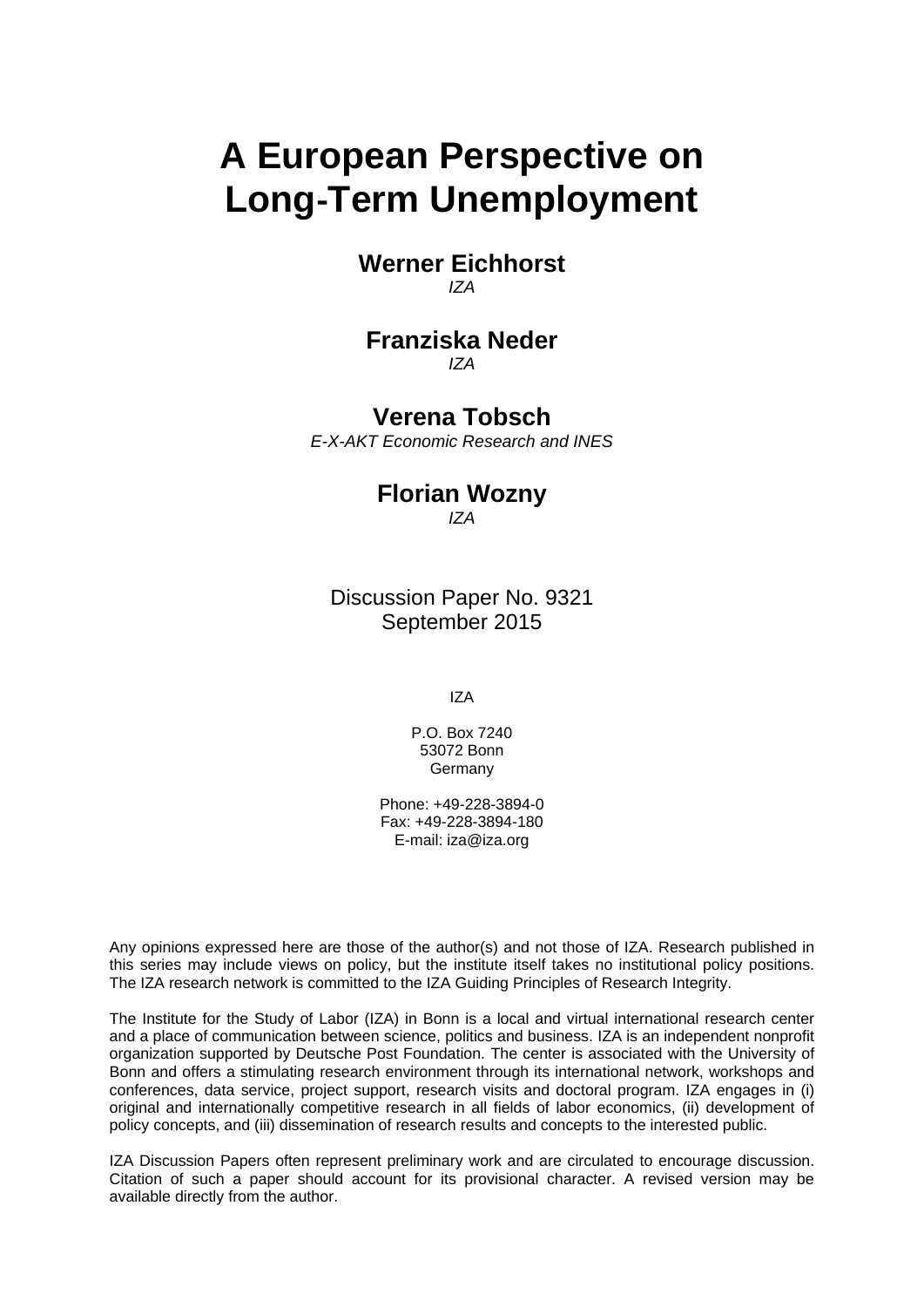IZA Discussion Paper No. 9321 September 2015

# **ABSTRACT**

# **A European Perspective on Long**‐**Term Unemployment**

In contrast to the recently decreasing unemployment rates in the EU, long-term unemployment remains at alarming levels. An economic recovery will not be sufficient to get all long-term unemployed back to work; rather, there is a need for effective policies addressing the long‐term unemployed. To address these issues, this paper starts with an interpretation of standard measures of long‐term unemployment and alternative measures of long-term non-employment. Next, we take a closer look at active labor market policies such as training, subsidized employment and public work and investigate which kind is most effective for the reintegration of long-term unemployed persons. Subsequently, the special role of Public Employment Services (PES) and the importance of an individual approach and targeting is stressed to increase the employability of hard‐to‐place and distant jobseekers from the labor market. Furthermore, we take into account the role of alternative benefit systems for working-age non-employed people. In the final section, we conclude and offer policy advice with a particular focus on the EU.

JEL Classification: J64, J65, J68

Keywords: long‐term unemployment, activation, Europe, disability benefits

Corresponding author:

Werner Eichhorst IZA P.O. Box 7240 53072 Bonn Germany E-mail: Eichhorst@iza.org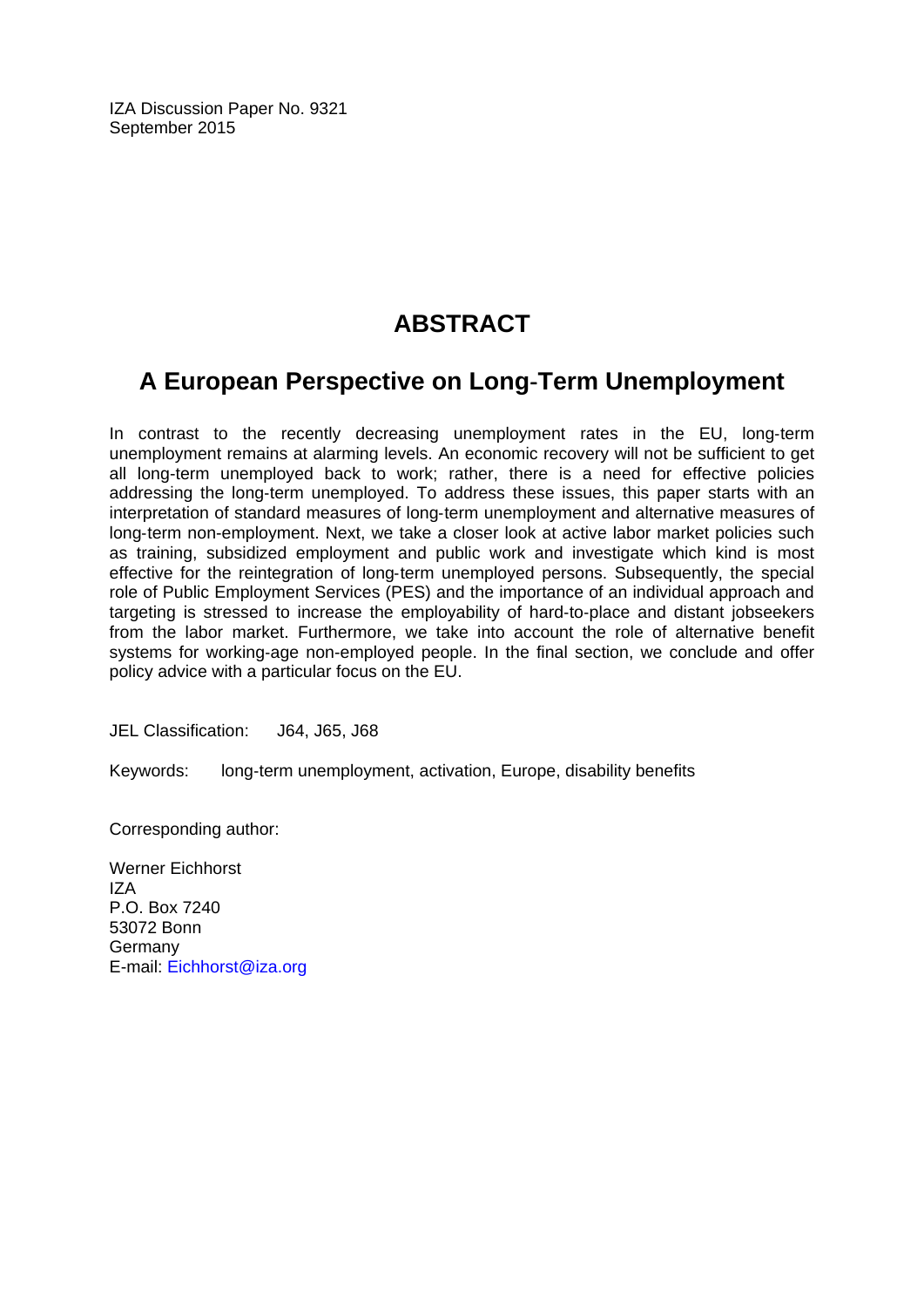## **1.Conceptualising long‐term unemployment**

In recent years, long-term unemployment – i.e. unemployment of more than 12 months – has been on the rise in most European Countries. In 2008, Germany and Greece both showed a 4‐ percent level of long‐term unemployment (% of the labor force). While the share of long‐term unemployed dropped to almost 2 percent in Germany, the share in Greece reached a record level of 18.6 percent in 2013. Aside from Germany, there has been a huge increase in longterm unemployment in most European countries since 2008, triggered by the crisis in 2008/2009 and the associated poor market performance and poor labor market conditions. In addition, many countries already showed structural problems as well as labor demand and supply mismatches before the crisis, which were exacerbated after the crisis. The EU average of LTU increased from 2.6 percent in 2008 to 5.1 percent in 2013. Whereas in 2008 only five countries showed a share of LTU above 4 percent, in 2013 this already included sixteen coun‐ tries. Countries like Spain, Croatia, Portugal, Ireland, Bulgaria, Italy, Cyprus, Latvia, Slovenia, Lithuania, Poland, Estonia, the UK and the Netherlands experienced alarming rises in long‐ term unemployment between 2008 and 2013.



#### **Figure 1: LTU in Europe in % of the labor force**

Source: European Commission ESDE Report 2014.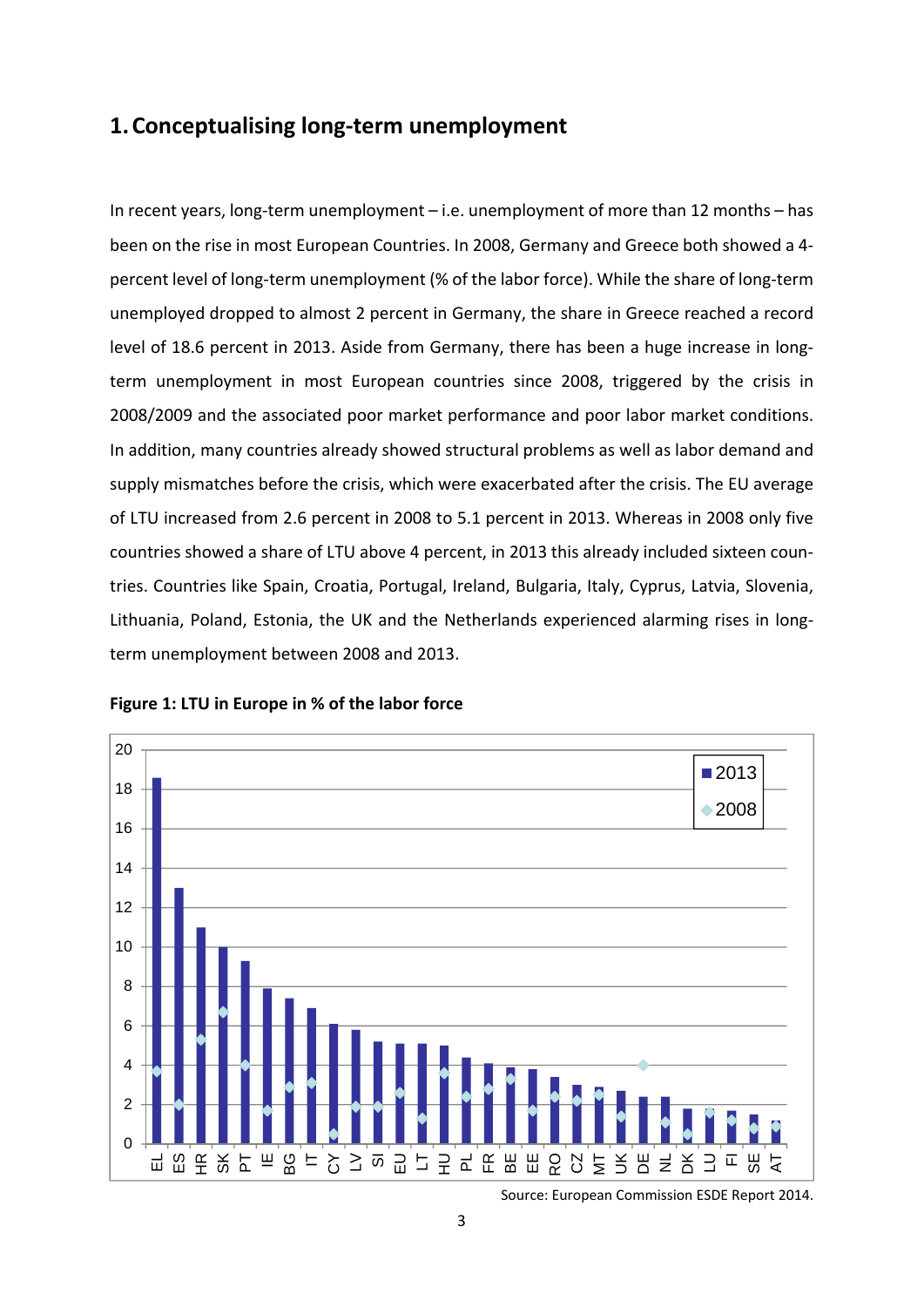Another standard figure indicates the share of LTU among total unemployment (Figure 2). However, development during and after the crisis is not so clear in this respect: half of the countries show a decrease, while the other half experienced an increase. Taking a closer look, it becomes apparent that the increases were at a higher level than the decreases. This be‐ comes apparent when comparing the number of countries where the share of LTU was below 30 percent in 2007 (seven) and 2013 (four) and those with shares of LTU above 60 percent in 2007 (one) and 2013 (three). The shares of LTU among total unemployment increased most strongly in Ireland (+31.1 p.p.), Spain (+29.3 p.p.) and Greece (17.5 p.p.), while especially Ger‐ many, Czech Republic and Poland managed to reduce their shares. This means that in 2013, two out of three unemployed people were long‐term unemployed in Greece, Slovak Republic and Ireland and every second unemployed person was a long-term unemployed in Italy, Portugal, Slovenia, Hungary or Spain. The share of LTU among total unemployment was particu‐ larly low in Denmark, Austria, Finland and Sweden. It is important to mention that increases in LTU as a percentage of total unemployment are not necessarily something negative. For instance, if a country recovers, short‐term unemployed persons have a higher probability of becoming employed because they are closer to the labor market. Consequently, this mecha‐ nism increases the share of LTU among total unemployment. The opposite is also true: de‐ clining shares of LTU among total unemployment like in the Czech Republic and Poland – de‐ spite increases in LTU as a percentage of the working force (figure  $1$ ) – simply means that short-term unemployment has increased more strongly than LTU.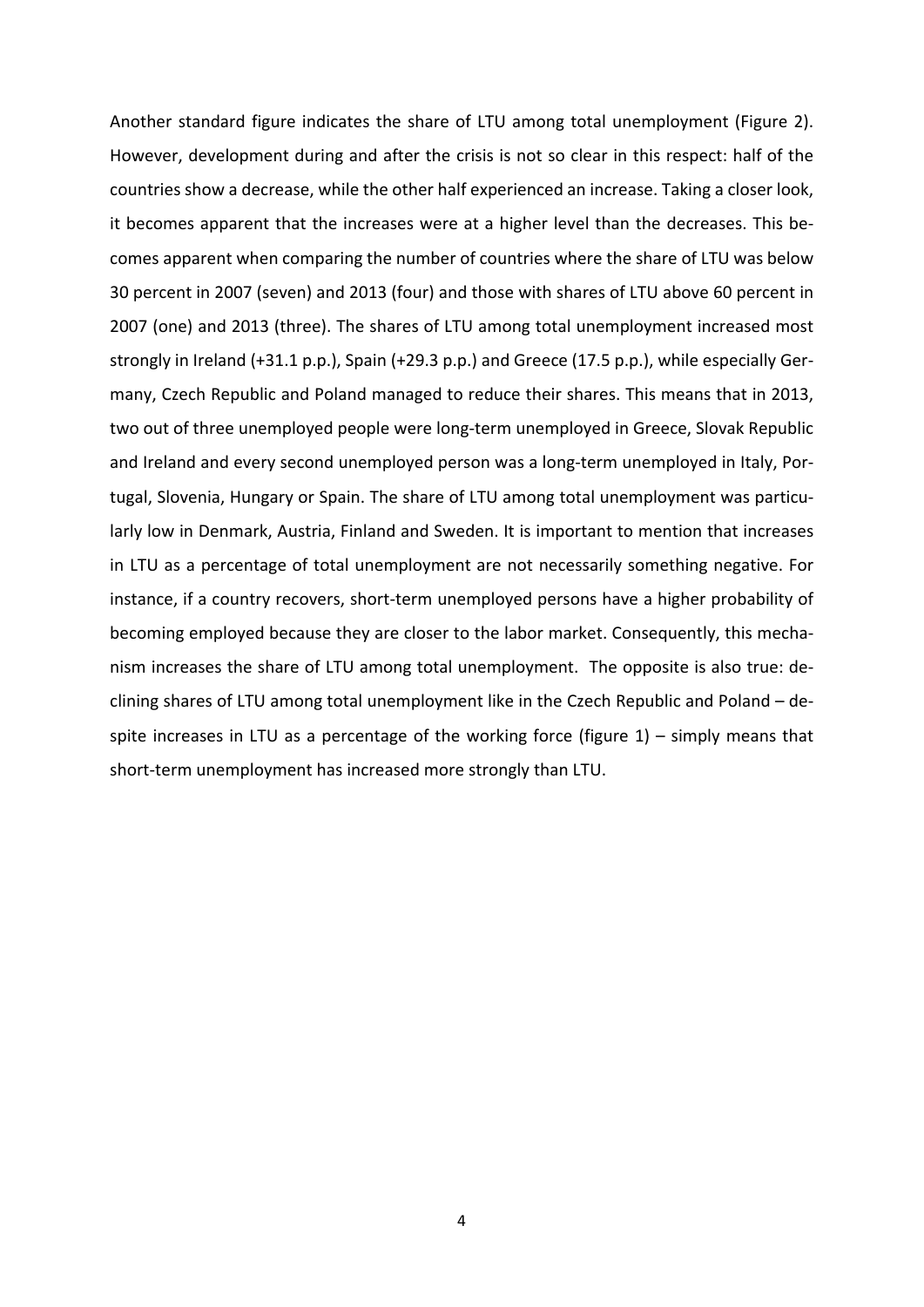**Figure 2: Share of LTU in total unemployment**



Source: OECD Employment Outlook 2014

Differentiating only between short- and long-term unemployment can be insufficient, especially in the current situation where several European countries have experienced extraordi‐ nary economic downturns. This relates to the fact that LTU already starts after 12 months of unemployment and accumulates beyond. However, the longer unemployment lasts, the worse the prospects of finding new employment become because skills and motivation decrease. Figure 3 reveals the heterogeneity between countries. For example, the decreasing LTU rates in Germany are even better understood when considering figure 3, because this decrease is mainly based upon a decrease of those who were unemployed for more than twice years. By contrast the situation in countries like Greece, Spain or Portugal is even worse because the highest increases occurred with those who were unemployed for more than two years.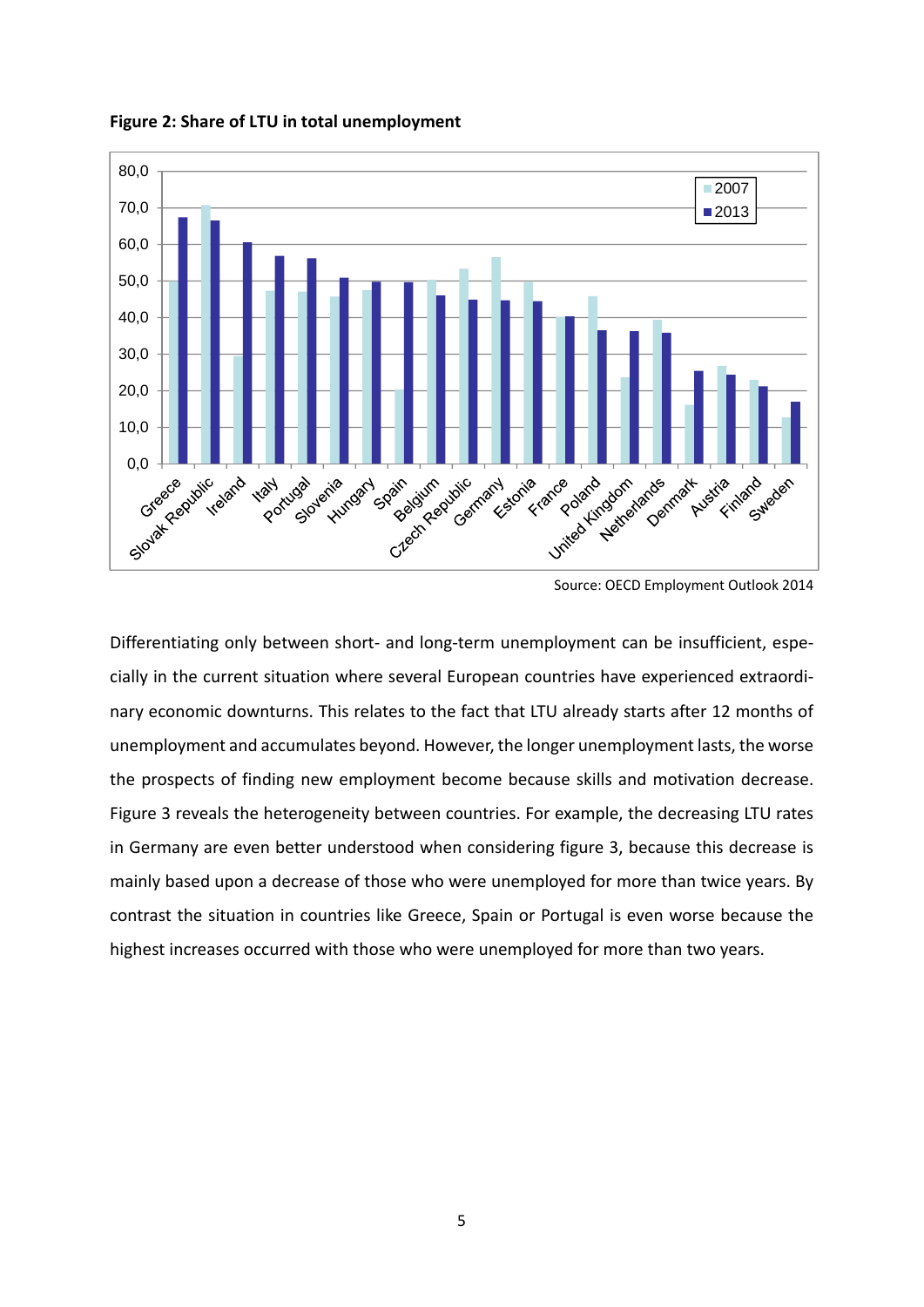### **Figure 3: Unemployment/Inactivity (in percent) in selected European Countries 2003, 2009 and 2013 by duration**



Source: EU‐LFS 2003 2013, workforce aged 25 to 64 years, weighted results(own calculations).

One has to consider that standard figures do not tell the full story, given that they do not capture people receiving benefits without being classified as (long‐term) unemployed. This includes inactive or discouraged people who do not participate in the labor market due to early retirement or who are permanently ill or disabled, as well as long-term participations in ALMP like subsidized employment.

This is why figure 4 shows a more comparable picture. Taking long-term unemployed and longterm inactive people together tackles the problem of classification and shows, for example, that the situation in the Netherlands is worse than in Germany, whereas figure 1 indicates no difference. Furthermore, figure 4 reveals that the situation in Italy is much worse than indi‐ cated in figure 1. However, it is important to point out that, in a cross-country comparison, higher rates of inactivity can be the result of social norms such as the male breadwinner model. Thus, having a look at the structure of the non-employed is necessary.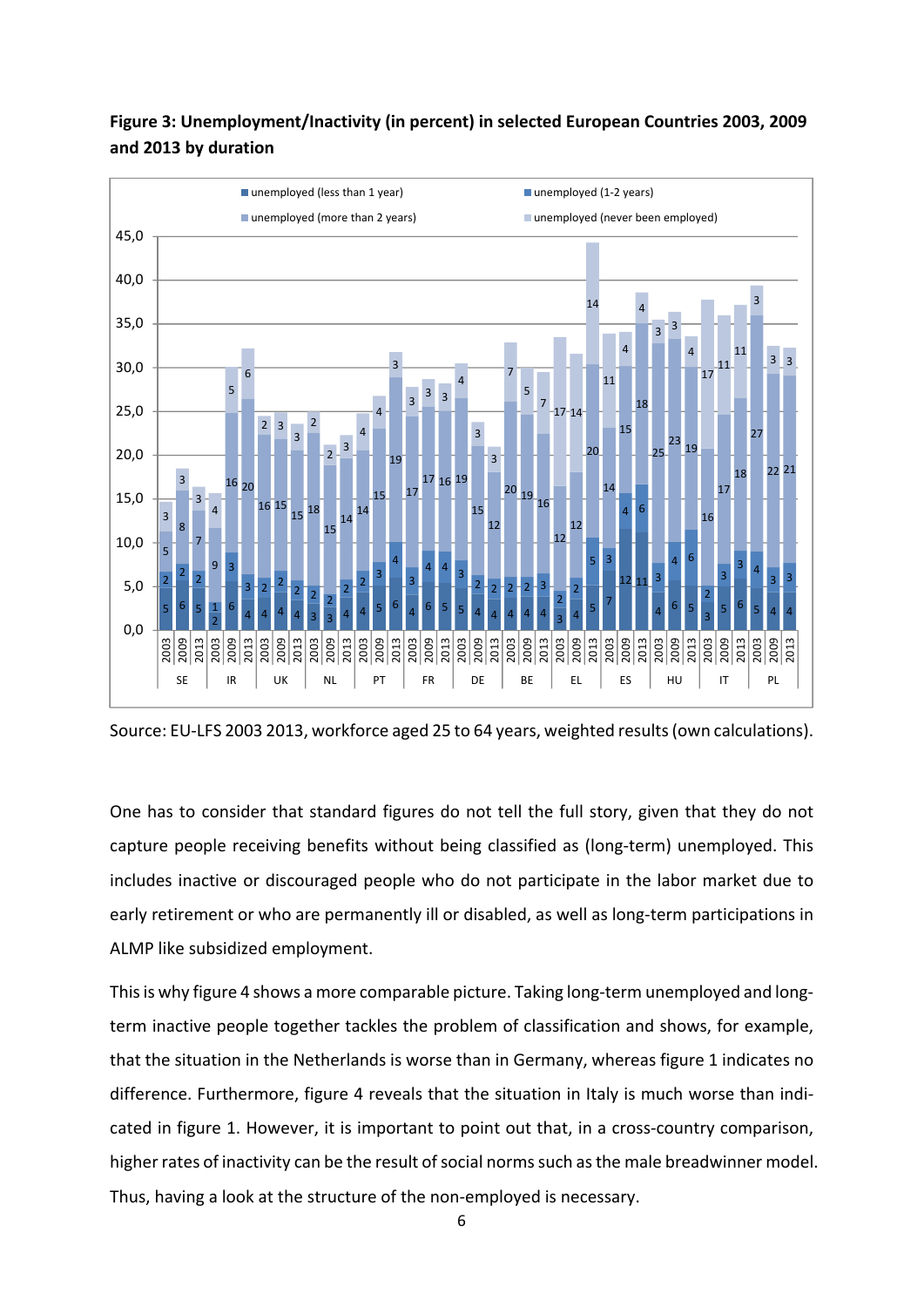

#### **Figure 4: Employment and Long‐term Unemployment in Europe 2013**

Source: EU‐LFS 2013, except for France (2012), workforce aged 25 to 64 years, weighted re‐ sults (own calculations).

Using EU SILC data, Figure 5 shows the shares of long‐term non‐employment among the total working‐age population (aged 25‐64 years) in six countries (Denmark, Germany, the UK, the Netherlands, Sweden and Spain). Non‐employment includes all unemployed people actively seeking employment plus inactive people (out of the labor market, do not search for work) receiving disability, sickness or early retirement benefits. Long-term non-employment includes all people who had not worked for more than a year at time of the survey or who had never been employed before.

A key element explaining the relative importance of different types of long‐term non‐employ‐ ment is the country‐specific benefit system. This refers to issues such as how broad or narrow the definition of incapacity for work is and how accessible the corresponding benefits are, as well as the amount and duration of social benefits. In countries where benefit systems are non-existent or unattractive/inaccessible, the share of non-employment among working-age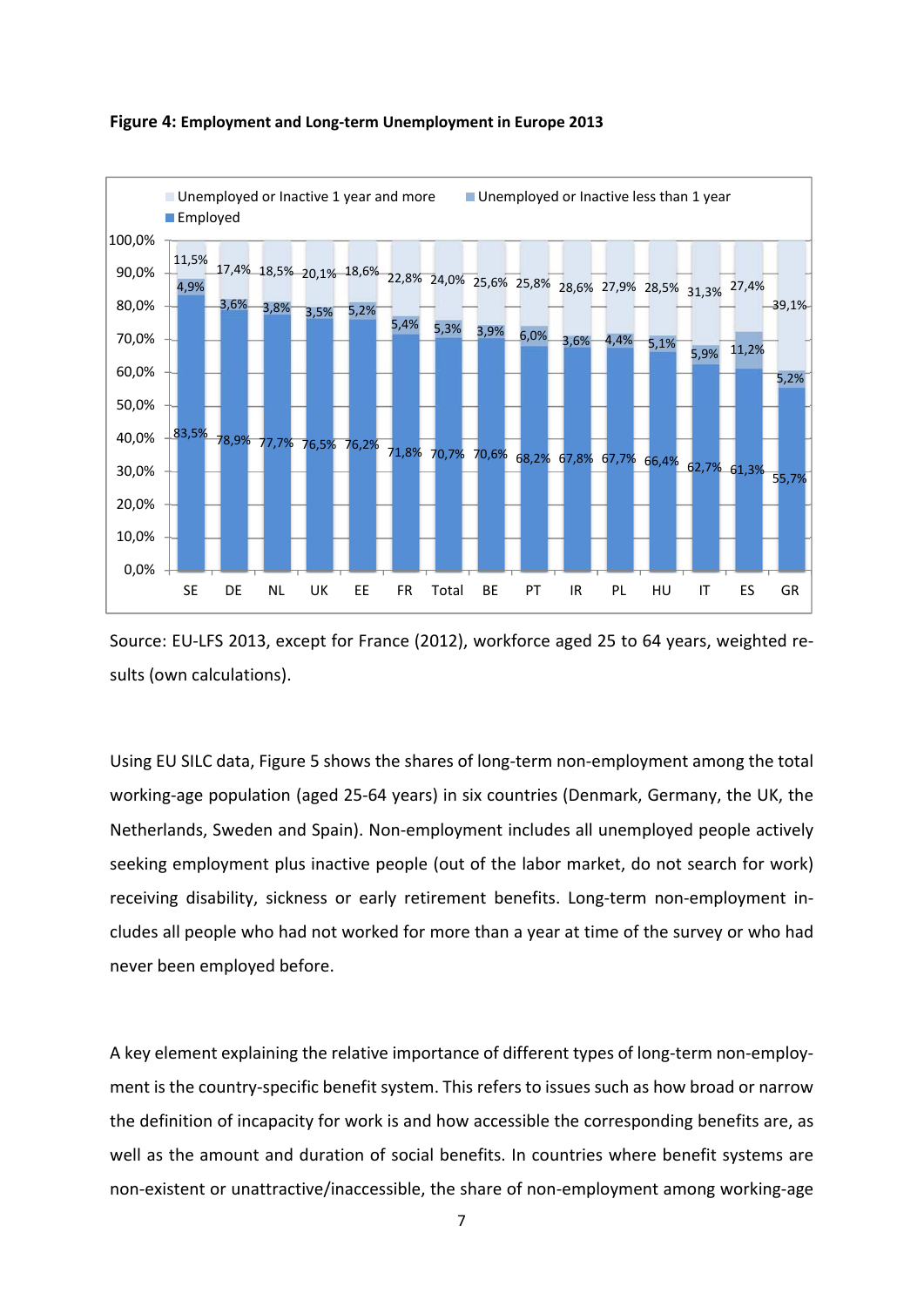people without benefit receipt – discouraged or inactive people – is especially high. Countries like the UK, the Netherlands and Sweden had more accessible and generous disability and sickness benefit systems in the past. Despite reforms over the last decade aiming to "activate the inactive", one can still observe country‐specific differences regarding non‐employment and benefits systems (Konle‐Seidl et al., 2014).

Against this backdrop, Figure 5 shows that the shares of long-term non-employment increased in Denmark, the UK, the Netherlands and Spain, triggered by the recession, although Sweden and especially Germany managed to reduce their shares. The increase in unemployment was most prominent in Spain, where it rose to 15 percent in 2012. While the shares of disability and sickness as well as (early) retirement benefit recipients hardly changed, the share of longterm unemployed people increased sharply from 2.5 percent in 2008 to 9.3 percent in 2012. By contrast, in 2008 Germany was the country with the highest share of LTU (3.8 percent) in this investigation but managed to reduce its share despite the crisis.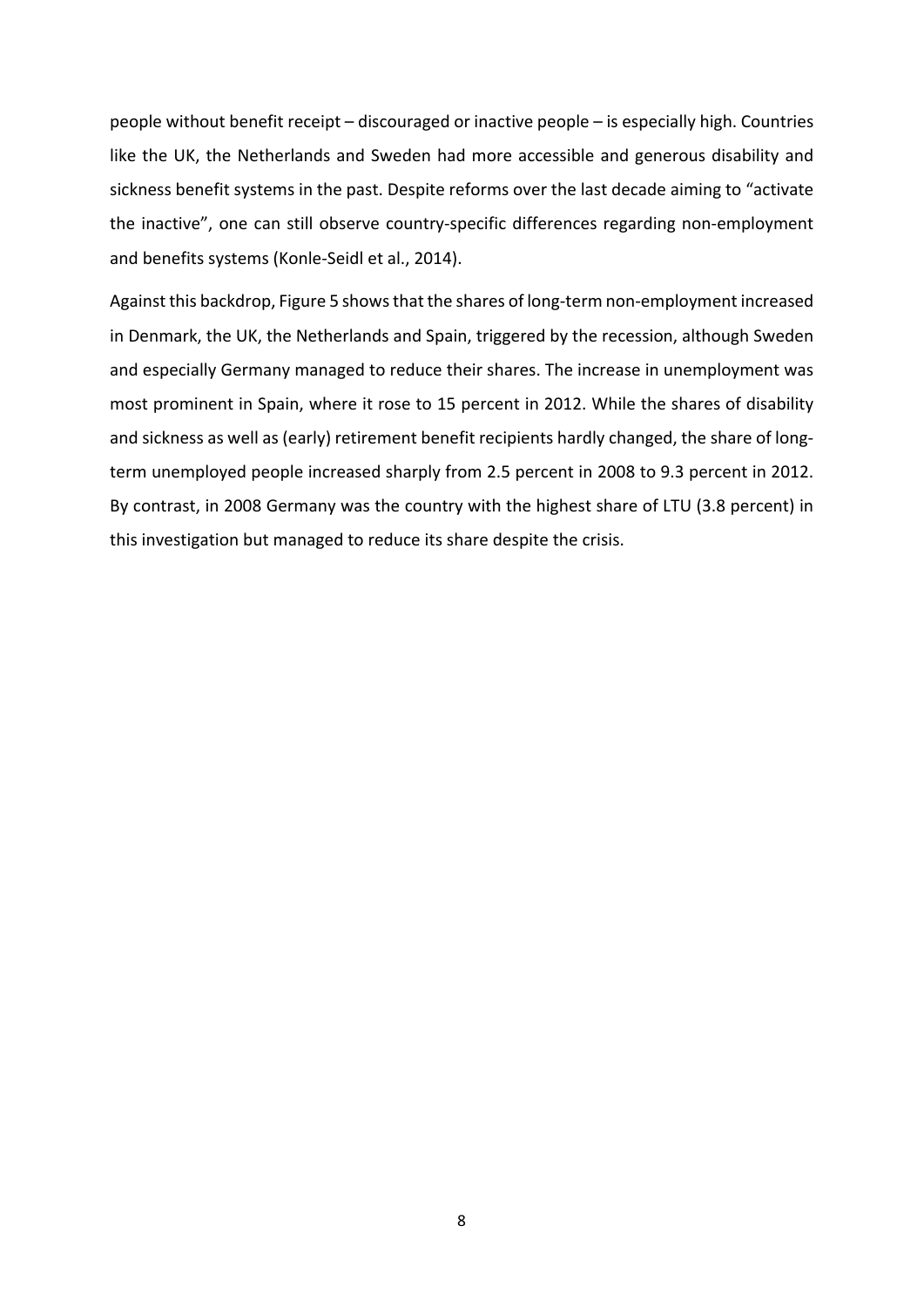

**Figure 5: Complementary measures: Long‐term non‐employment, 25‐64 y., 2008 and 2012**

Source: EU SILC, Konle‐Seidl, Rhein, Trübswetter, 2014.

As can be seen in Figure 5, the share of disability and sickness benefit recipients is not very high in Germany; indeed, despite an increase between 2008 and 2012 it remains the lowest in this investigation. The most prevalent share is that of (early) retirement beneficiaries in Germany. This decreased by 1.6 percentage points to 4.2 percent in 2012 but remains the highest share in this investigation. By contrast, in Denmark, the UK, the Netherlands and Sweden, disability and sickness are the most heavily used alternative benefit measures. Whereas Sweden and the UK managed to reduce the shares of recipients of disability and sickness ben‐ efits from 2008 to 2012, in Denmark and the Netherlands the shares continued to increase. Especially in Sweden, the share of those in early retirement is very low, due to the fact that the Swedish pension system sets only weak incentivesfor early retirement but more attractive and generous system for sickness benefits (Konle-Seidl et al., 2014). In 2012, the share of early retirement was at a medium level in Denmark and the Netherlands. Conversely, the share of early retirement in the UK was at a comparable level to Germany in 2012.

The economic environment plays a crucial role in explaining differences in the distribution of benefit sources. In countries that were heavily affected by the recent crisis, unemployment rates dramatically increased, which is why the share of unemployment benefit recipients for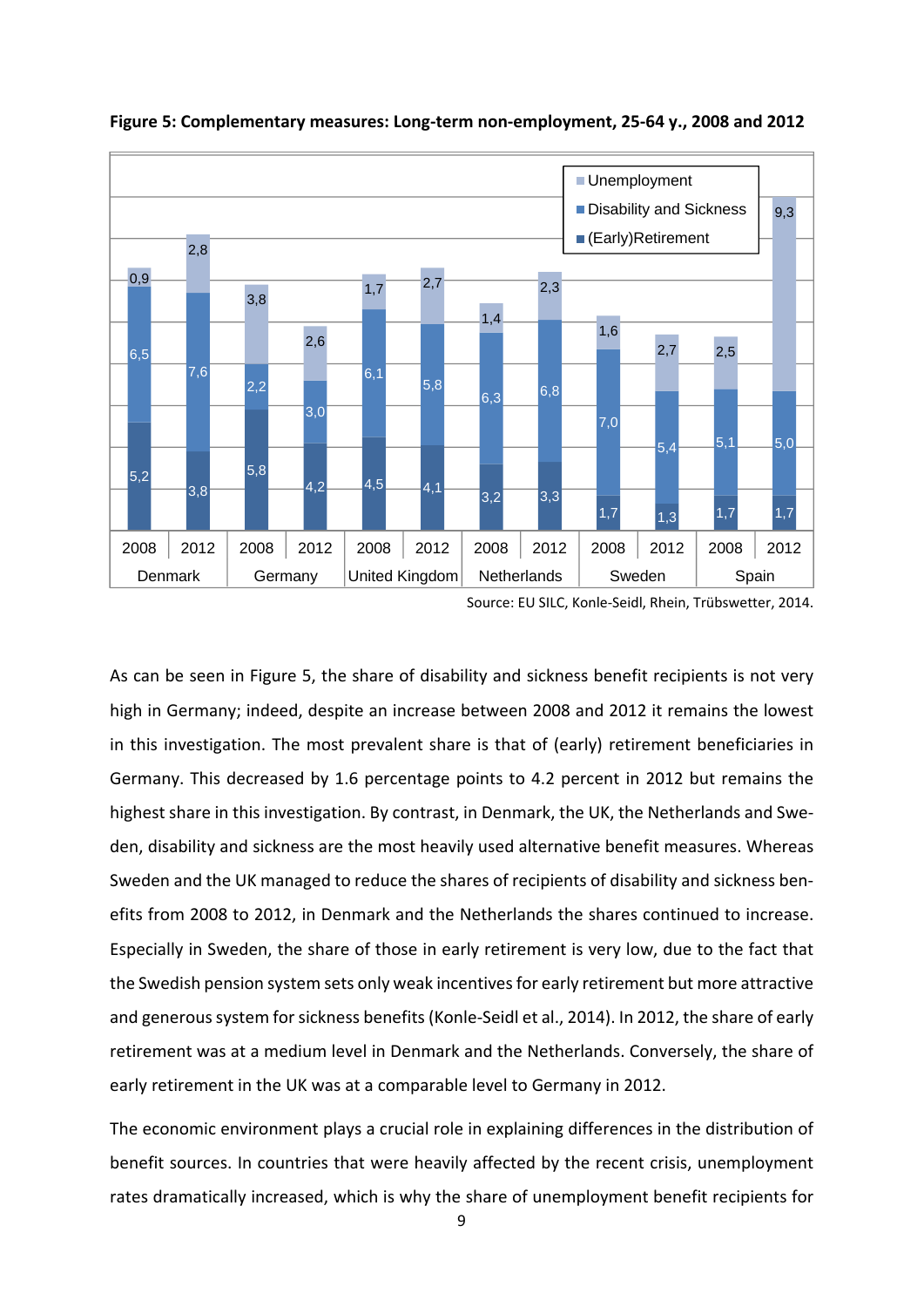long-term inactive persons should increase. However, figure 6 shows that higher shares of long-term unemployed as a percentage of the active working-age population do not necessarily lead to higher shares of unemployment benefits recipients for long-term inactive persons. This is true for several country‐pairs like Norway and the UK or Denmark and Belgium or Italy and Greece. On the other hand, there are several countries where the expected effect takes place, like in the Netherlands and France or Poland and Portugal. The reason for this mixed picture is that besides economic differences, variations in benefit systems and admin‐ istration play an important role.



**Figure 6: Long‐term unemployment and the share of unemployment benefits recipients**

Source: EU SILC, Eurostat

Long‐term inactive: Individuals between 25 and 64 who were inactive in 2010 and still at the beginning of 2011, leading to at least 13 months of inactivity. Main source of income: Income source that generated more than 50 percent of personal income in 2011.

Differences in benefit systems lead to specific incentive structures that affect macroeconomic indicators. In the case of the LTU rate, such differences refer to the configuration of the social system. Some form of unemployment benefit receipt is common among all European countries after becoming unemployed, if specific requirements are fulfilled. However, in the case of LTU, social systems are very different, leading to specific incentive structures that might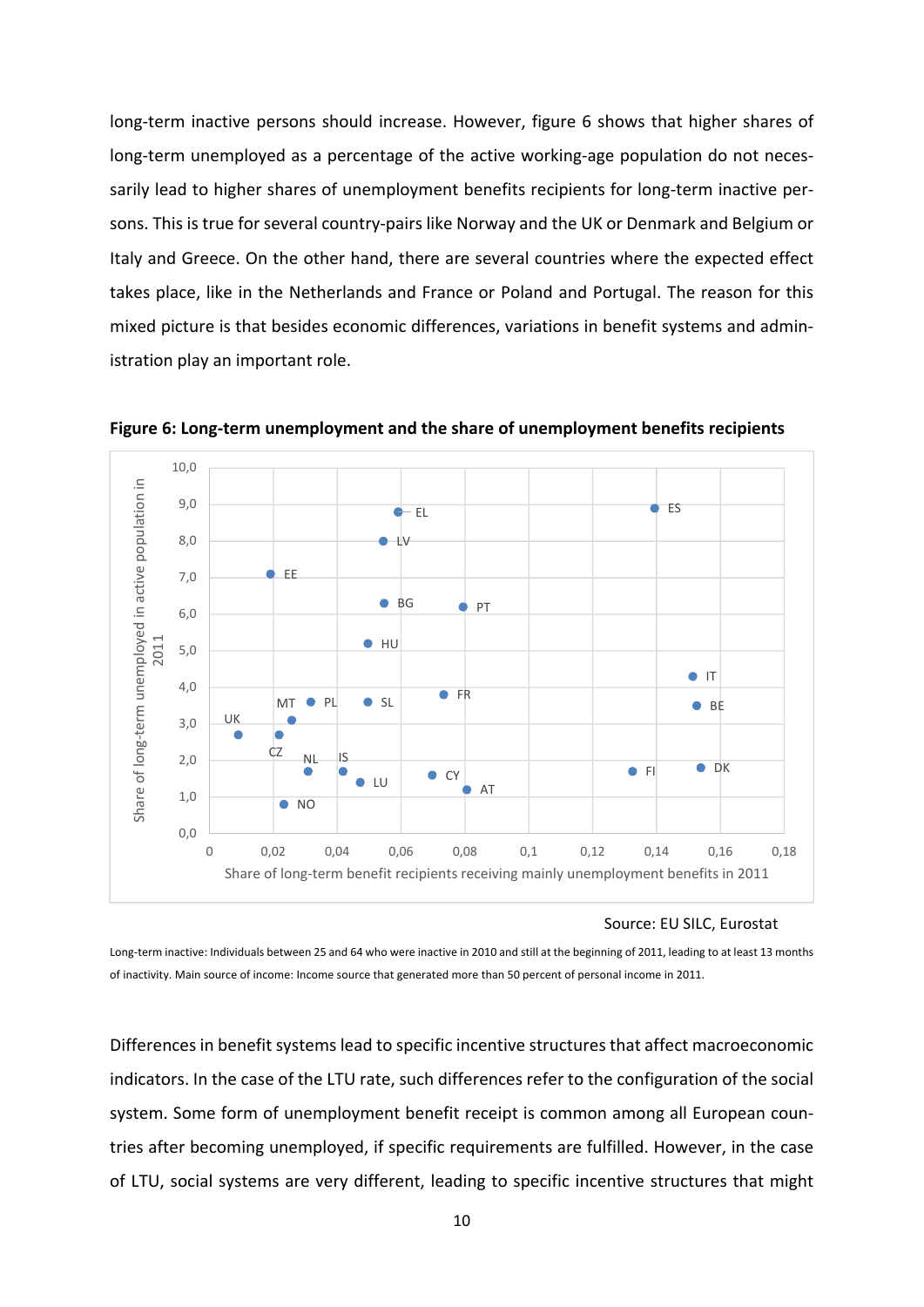push long‐term unemployed persons into other jurisdictions like retirement or sickness bene‐ fits and thus out of the unemployment statistics. Additionally, not being eligible or running out of entitlements without any further benefits reduces the incentives to maintain the status of unemployment. Thus, if comparing LTU between countries, it is always necessary to control for differences in the social systems.

Table 1 reveals the differences in the incentive structures for the long-term non-employed between countries, under the assumption of similar living standards such as education, health systems and occupational safety.

|                             | Unemploy-<br>ment<br><b>Benefits</b> | Disability/<br><b>Sickness Ben-</b><br>efits | (Early) Re-<br>tirement<br><b>Benefits</b> | <b>Social Assis-</b><br>tance incl.<br><b>Housing Bene-</b><br>fits | No<br><b>Benefits</b> |
|-----------------------------|--------------------------------------|----------------------------------------------|--------------------------------------------|---------------------------------------------------------------------|-----------------------|
| <b>Denmark</b>              | 45.4                                 | 57.8                                         | $\overline{\phantom{a}}$                   | 30.5                                                                | 4.7                   |
| Germany                     | 27.1                                 | 16.1                                         | 19.3                                       | 30.3                                                                | 16.8                  |
| <b>United King-</b><br>dom  | 6.6                                  | 27.2                                         | 26.6                                       | 44.0                                                                | 13.1                  |
| <b>The Nether-</b><br>lands | 5.8                                  | 25.7                                         | 34.2                                       | 34.3                                                                | 17.5                  |
| <b>Sweden</b>               | 17.9                                 | 47.1                                         | 34.1                                       | 30.6                                                                | 7.7                   |
| <b>Spain</b>                | 20.8                                 | 10.4                                         | 11.1                                       | 7.7<br>$\sim$ $\sim$ $\sim$ $\sim$ $\sim$ $\sim$                    | 48.2<br>.             |

**Table 1: Complementary measures: Long‐term benefit receipt by type, 2011**

Source: EU SILC, Konle‐Seidl, Rhein, Trübswetter, 2014.

Table 1 indicates that the Spanish social security system is not very inclusive. In 2011, 48.2 percent of all long-term non-employed people (aged 25-64 years) in Spain were without benefits. By contrast, the coverage by the social security system is significantly greater in Sweden, Denmark, the UK, Germany and the Netherlands. In Sweden, only 7.7 percent of long-term non‐employed were without benefits and 4.7 percent in Denmark. Germany, the UK and the Netherlands showed slightly higher shares with 16.8 percent, 13.1 percent and 17.5 percent, respectively. In countries like Denmark, the Netherlands, the UK and Sweden, long‐term non‐ employed persons mainly receive disability/sickness benefits. By contrast, in Germany, disability/sickness benefits are rarely approved, because medical criteria is given a high priority and benefits are less generous compared to Scandinavian countries (Konle-Seidl et al., 2014). Table 1 shows this pattern. In Denmark, 58 percent of all long-term non employed persons received disability/sickness benefit inclusive of (early) retirement benefits in 2011. In Sweden,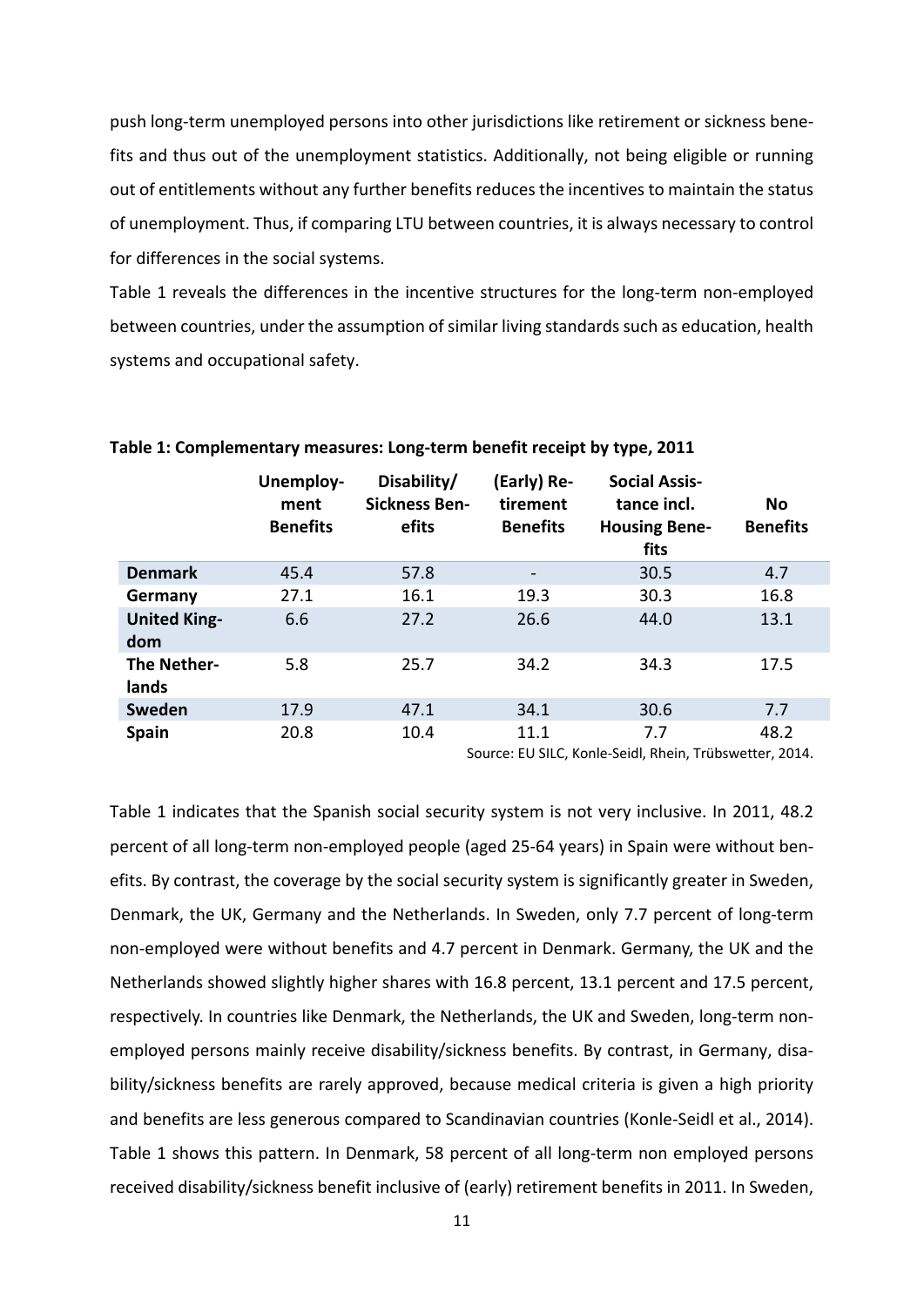the share was 47 percent, in the UK 27.2 percent, in the Netherlands 25.7 percent and in Ger‐ many only 16.1 percent.

To conclude, although access to benefits provides income and support, ending up in early re‐ tirement or in the sickness and disability systems as an employable individual can lead to strong work disincentives. This can also be the case if there is a relatively generous benefit system for the unemployed, potentially creating unemployment traps for the long-term unemployed and the low-skilled, unless combined with effective activation policies (see Figure 7, see also Martin, 2015). In general, the success of programs depends on sufficient capacities to administer ALMPs and activation. High LTU figures are not necessarily worse than hidden unemployment or non‐employment elsewhere, because at least LTUs are in principle within the reach of a potentially activating benefits system (depending on delivery of activation and ALMPs). In assessing the performance of countries, one needs to take into account the broader institutional arrangement of benefits, ALMPs, labor market regulation as well aslabor demand issues/economic shocks.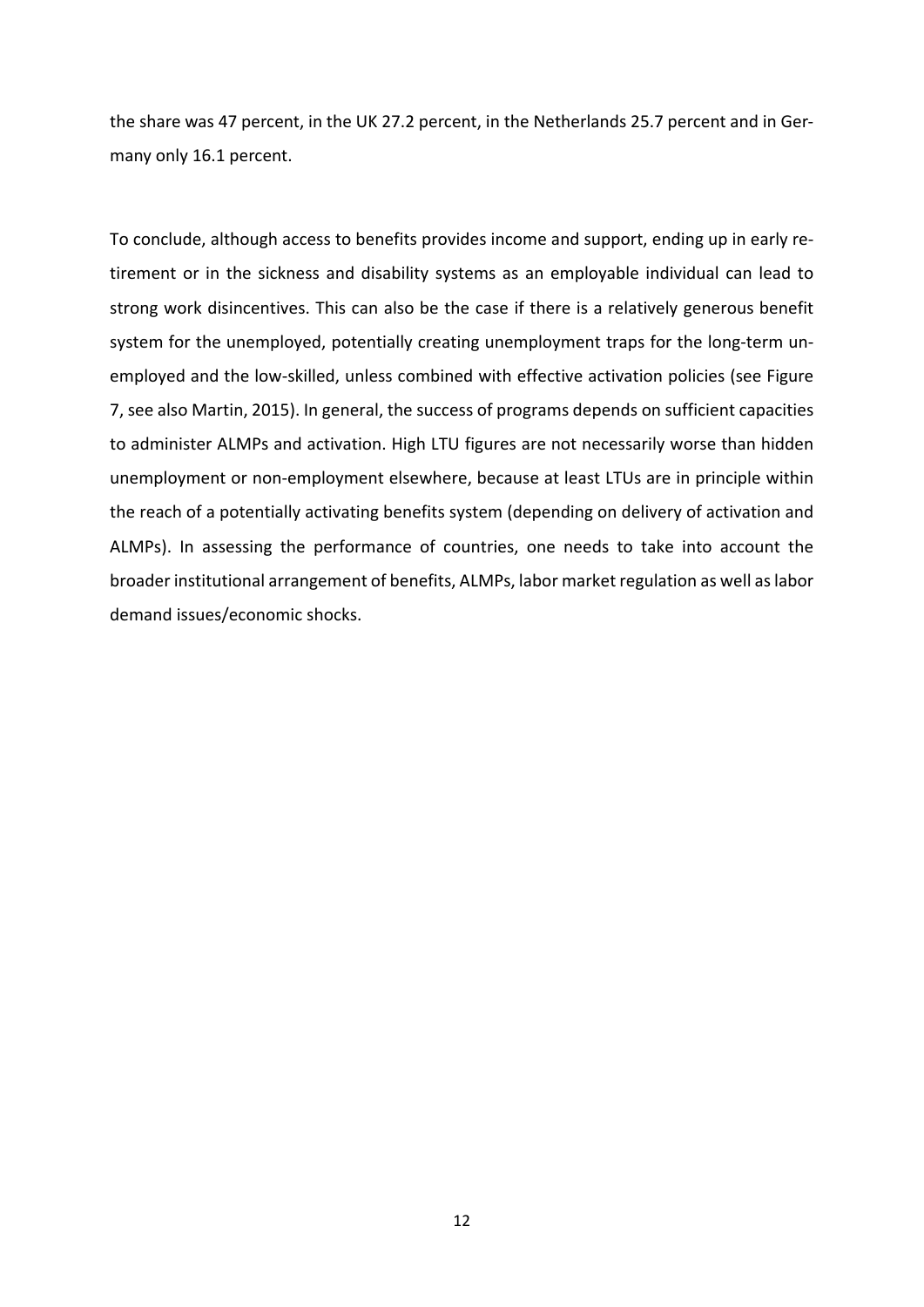

**Figure 7: Net replacement rates and unemployment traps, 2013**

Source: European Commission ESDE Report 2014.

# **2. Policy effectiveness – what do we know? Is there a set of effec‐**

### **tive measures?**

In this section, we focus on policies addressing long-term unemployed and other forms of long-term benefit recipients. Which kind of intervention improves the employability, societal participation and/or labor market integration of the long-term unemployed? What do we know about the effectiveness of targeted policies and the capacities necessary to deliver them?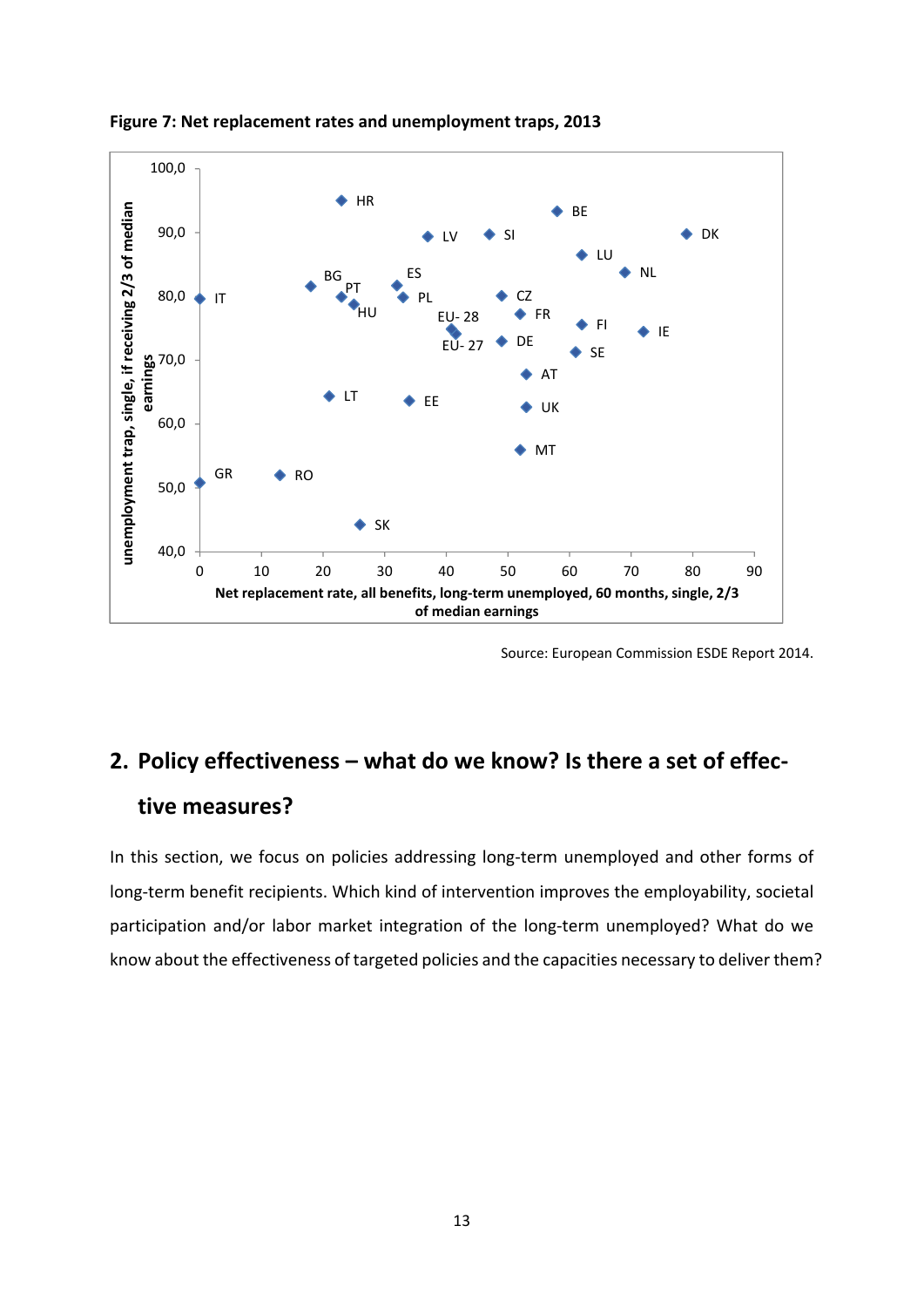**Figure 8: ALMP spending and transitions**



Source: European Commission ESDE Report 2014.

Figure 8 shows ALMP expenditure per person wanting to work (PPS) in 2010 and the transi‐ tions from LTU to employment in percent in 2012/2013 in most European countries. The Netherlands, France, Sweden, Finland, Germany and Austria spend a lot on ALMPs. These countries show high transitions rates from LTU to employment and were especially high in Austria (58.2 percent, highest in this investigation) and the Netherlands (52.7 percent). In comparison with the other countries, the ALMP expenditure per person wanting to work PPS of Estonia, the UK, Latvia, Slovenia, Czech Republic and Hungary do not seem particularly high. Despite this, all of these countries show quite high transitions rates from LTU to employment. The most effective country seems to be Estonia, followed by the UK, simultaneously showing very low expendi‐ ture and very high transition rates, although not taking into account the composition of the LTU population. However, one has to keep in mind that these figures do not consider the sta‐ bility or quality of employment. The lowest ALMP expenditure per person wanting to work PPS and lowest transition rates in this investigation and thus the least effective spending are reported by Greece, Romania, Slovakia, Spain and Poland. It isimportant to point out that high ALMP expenditure is often one part of a policy alignment, which entails several other corre‐ sponding policies like lower levels of employment protection. A simple plot like figure 8 does not control for such influencing factors, which possibly leads to an overestimation of the effect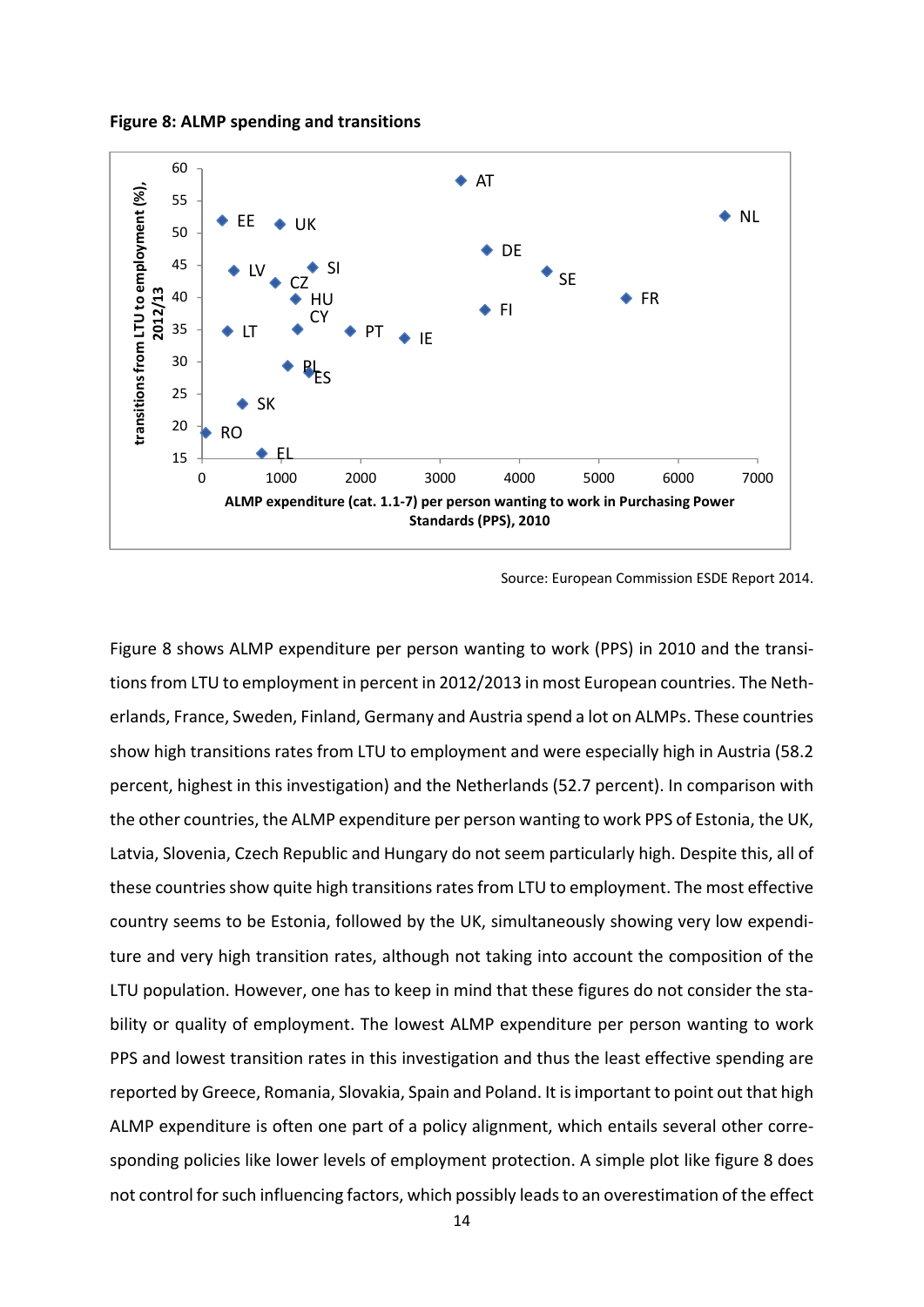of ALMP on transition rates. This is why we will have a closer look at the related literature in the following section.

### **2.1. Active labor market policies**

The empirical evidence for the evaluation from ALMP for LTU is notsignificantly different from general ALMP evaluation findings. In the following, we investigate the different kinds of ALMP (training measures, hiring incentives and wage subsidies and direct job creation – public jobs) and their impacts on long-term unemployment. We highlight the aspects that must be taken into account to show some effectiveness.

In general, Card et al. (2015) find that long-term unemployed persons benefit more from ALMP interventions than other unemployed, particularly if there is emphasis on improving their human capital. Training measures tend to show positive medium‐ and long‐run results (Card et al. 2010, 2015). Card et al. (2010, 2015) and Kuddo (2009) found a positive evaluation impact in the case of on-the-job training. Smaller scale schemes well-tailored to jobseekers' potential and employers' need are more effective than larger general schemes (Meager and Evans, 1998). Furthermore, training measures leading to a formal vocational qualification are also an effective way of reintegration. It is also important that training measures prepare for skills and competences demanded by (local) companies (European Employment Observatory, 2012). The Fit4Job initiative in Luxembourg is a well-targeted and labor supply oriented programme. This programme is targeted at all unemployed persons, including LTU. The scope is limited to a strong economic sector, where jobs are still available due to expansion (e.g. com‐ merce) or growth (e.g. finance sector) and measures only accommodate a limited number of participants. Currently, four Fit4job projects – all co-financed by the ESF – are underway to include the Fit4financial markets, Fit4engineering, Fit4seniors and Fit4commerce projects(Na‐ tional Reform Program 2013, Luxembourg). The Fit4Job initiative brings together profession‐ als from a particular business sector and job seekers. Through training specially developed for the sector, it aims to quickly increase job seekers' employability. Through close collaboration with professionals, it guarantees meeting the requirements of the sector and persons concerned. Concluding the Fit4Job initiative provides the flexibility of re‐skilling through tailor‐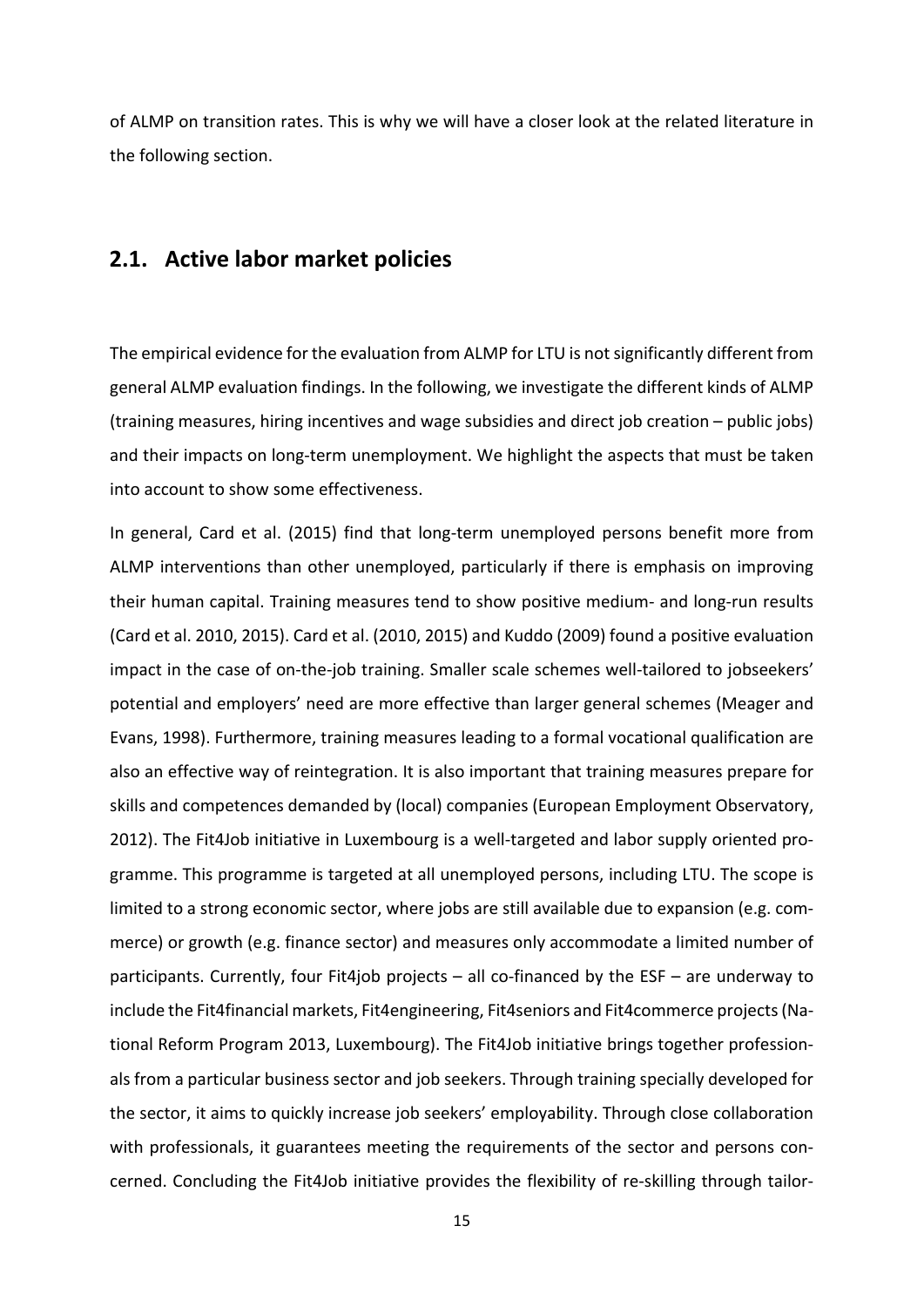made training programmes adapted to sectoral skills demands and the evaluation of the jobseekers' competences (European Employment Observatory 2012). Emerging and pivotal new sectors such as ICT are likely to only have a moderate impact on LTU in the long run, while other sectors (logistics) – when fully developed – are more promising for the low‐skilled.

Next, we consider wage subsidies and hiring incentives. Firms often receive wage subsidies or social contribution/tax reductions premiums for hiring special groups to overcome their temporarily lower productivity (Duell, 2012). Empirical results show that wage subsidies are only effective when targeted at disadvantaged groups (Bekker, 2011; Cseres‐Gergely et al. 2012). If the programme is insufficiently targeted and its scale is too large, there is a high risk of deadweight losses, substitution and displacement effects (Martin and Grubb, 2001) or it only shows positive effects in the short-run (Kluve, 2006; OECD, 2005). The well-targeted START Extra programme in Hungary targeted at LTU aged 50 plus(most disadvantaged group) in 2007 until 2011 significantly increased the likelihood of finding a job for men with secondary-vocational education (Cseres‐Gergely et al., 2012). Furthermore, the large‐scale and long‐term sub‐ sidized "Flexjobs" with specific working conditions for long-term (partially) disabled people in Denmark (Datta Gupta, Larsen and Thomsen 2015; Datta Gupta and Larsen, 2010) showed positive effects on the employability for the target group (+33 pp). However, the programme did not reach the most disadvantaged and had issues with cost effectiveness and deadweight losses, as substitution and displacement effects. The success of a wage subsidies programme also depends on the extent to which it is combined with other measures (targeting, follow-up) to minimize deadweight and substitution effects (Liebig, 2009; Duell and Vogler-Ludwig, 2011).

In general, direct job creation is less successful than other types of ALMPs (Kluve and Schmidt, 2002; Kluve, 2010; Card et al. 2010, 2015; Duell, 2012). It is often associated with problematic lock-in effects and side-effects on other forms of employment. Like subsidized wage programmes, the success of direct job creation programmes is increased by being small scale and effectively targeting disadvantaged groups. As an example, the Pathwaysto Work programme – a major public employment programme in Hungary during 2009 and 2010 – was unable to change employment changes despite reaching its target group (Köllő and Scharle, 2011). Ac‐ cording to Köllő and Scharle (2012) and Mýtna Kurekova et al. (2013), public work programmes are admittedly unable to reduce long‐term unemployment but can provide temporary relief to jobless households and may also help to reduce social tensions at the local level. Therefore,

16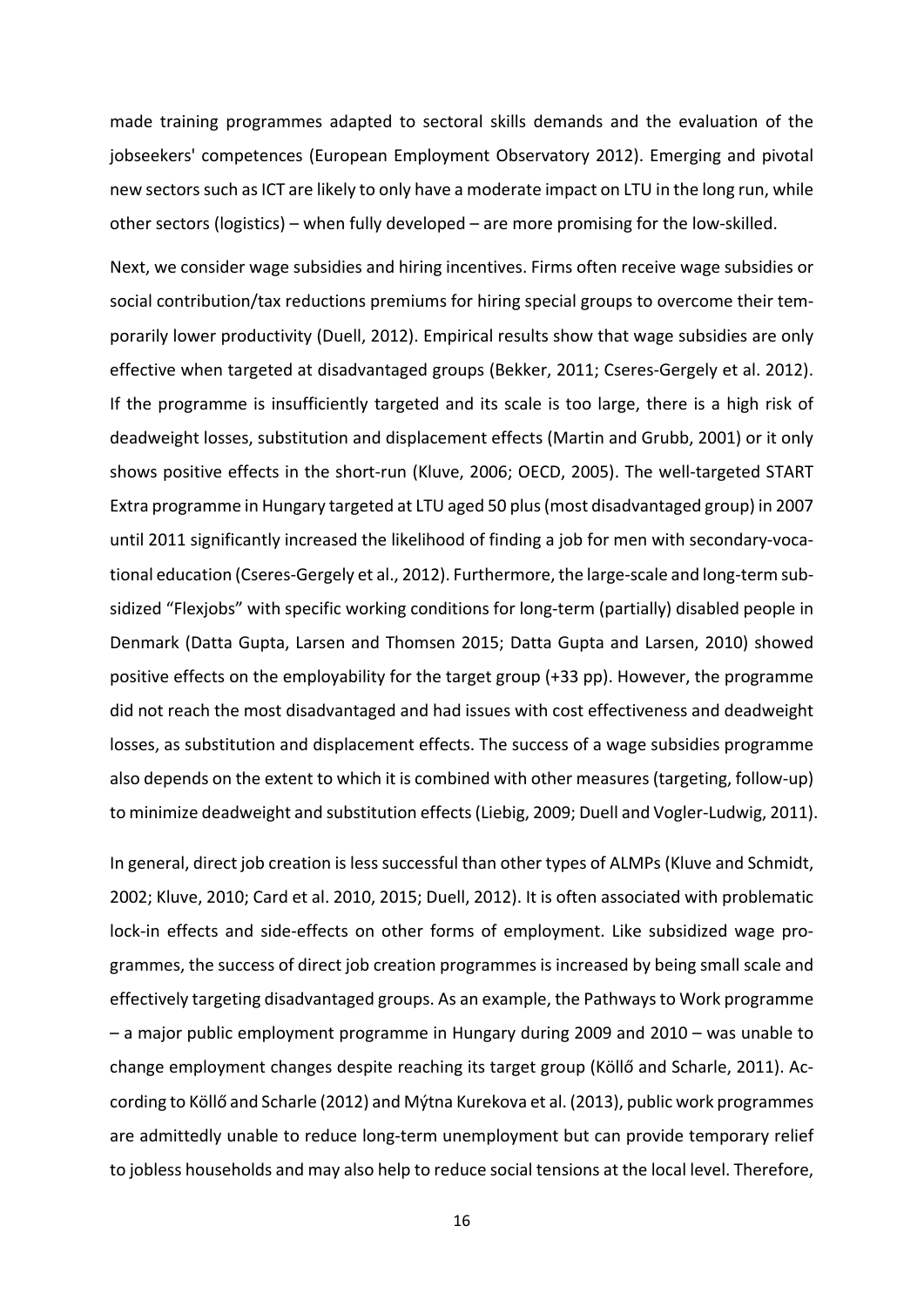they can stabilize and motivate disadvantaged groups and guarantee that these people do not completely lose contact with the labor market. However, when used on a large scale, they are not only ineffective but may even aggravate the problem (Harvan, 2011). When well designed and combined with some training, public jobs show some effectiveness. Experiences with social enterprises have shown positive results for hard‐to‐place jobseekers (Duell, 2012).

### **2.2. The specific role of the public employment service**

Given the evidence, there is no priory preference for a certain type of ALMP programme. In recent years, the importance of the individuality of services in working with hard‐to‐place jobseekers has become apparent. The overall aim is to identify those at risk of becoming long‐ term unemployed, as well as preventing LTU from occurring in the first place. Using profiling systems, counsellors identify those at risk of LTU as early as possible and segment customer into categories of support. For example, in France, Portugal and Austria, the PES segments jobseekers into three groups from the more to less employable, whereas in Poland, Germany and Estonia there is a distinction between standard support and case management for hard‐ to‐place unemployed persons. Being classified as less employable, these jobseekers receive intensified guidance and support to eliminate any obstacles. Key elements for a successful PES include the early identification and better targeting of measures via individual action plans (OECD LEED, 2013; European Commission, 2014). The quality of an employment‐oriented case management depends on factors such as the availability of a distinct personal counsellor or changing counsellor, the caseload of the counsellor, the frequency of meetings (which, in practice, depends on the needs of each customer and/or the capacity and workload of their counsellors), the individuality of support, viable individual action plans, the role of monitoring and/or counselling, access to integrated approaches – given that institutional cooperation is important for people who face multiple employment barriers – as well as the objective of sustainability of jobs vs. early exit from benefits.

As a first step, profiling using statistical methods are generally applied, followed by case man‐ agement using the counsellor's skills and experiences to facilitate individualized support. The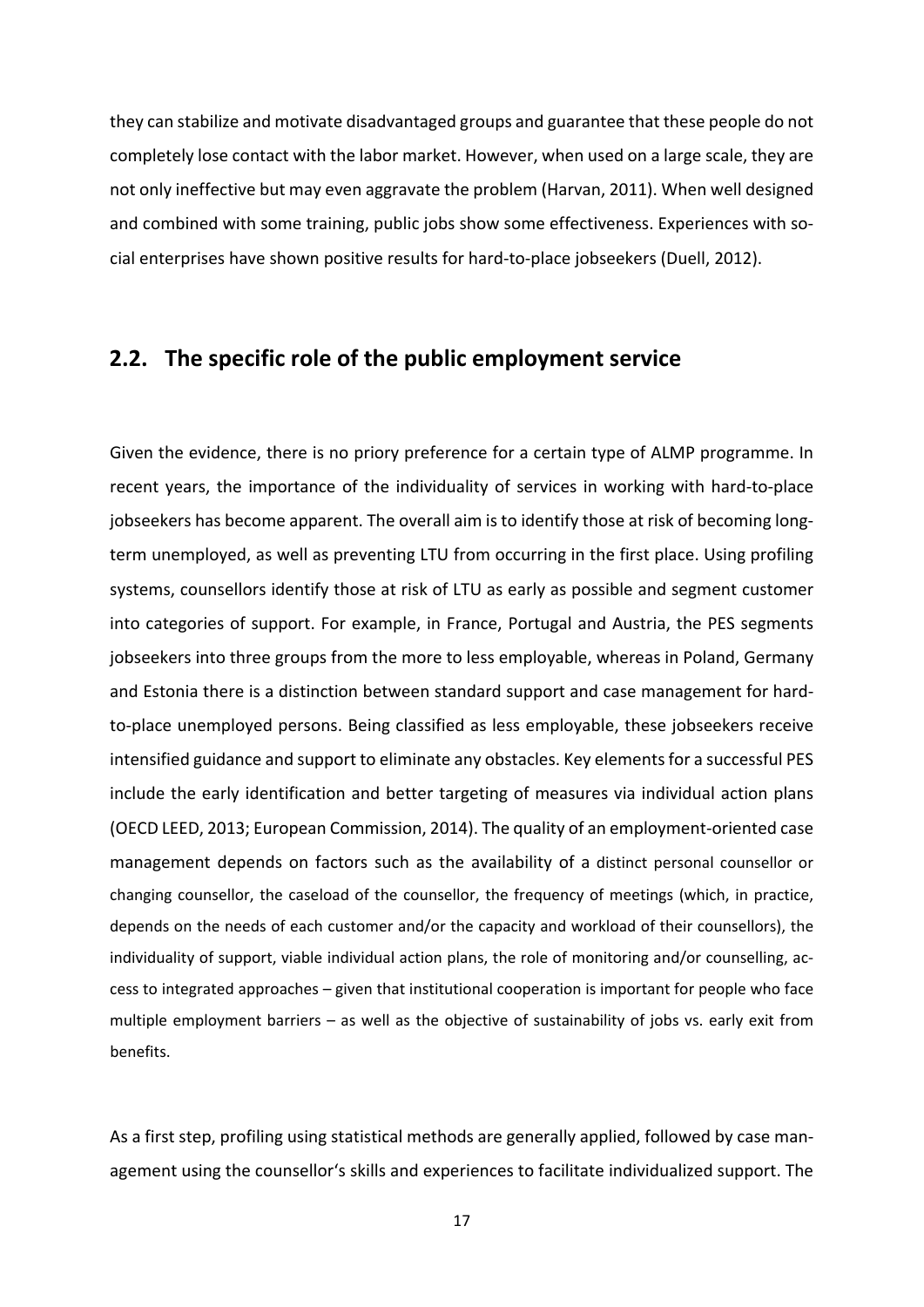more distant a jobseeker is from the labor market, the more s/he can benefit from individual‐ ized approaches in combination with additional measures such as follow-ups and a reasonable caseload for PES counsellors. Intensified support tailored to an individual's need – including frequent counselling sessions with the same counsellor – brings positive results.

Various profiling tools have been developed in many countries to make labor market integra‐ tion more effective by better targeting services and scarce resources. All profiling methods aim to identify the strengths and weakness of the individual, identifying those with the highest risk of becoming LTU or unemployed and thus the level of assistance they need to be (re‐)in‐ tegrated, whereby they can develop an individual action plan most suitable to the personal requirements. To identify the role of profiling systems in achieving the effective labor market integration of job seekers, a conference was held under the European Commission's new mutual learning programme for PES, whereby Weber (2011) summarized the results. The empir‐ ical results of profiling methods are very mixed, because in recent years many different pro‐ filing methods in different countries have been developed independently, with different de‐ grees of success. To show some effectiveness, the methodology and underlying data sources of a profiling tool need to be very reliable; otherwise, a trained and qualified counsellor also provides unsuitable advice. To conclude, there are some lessons for the future to develop and implement more effective and reliable profiling methods.

Approaches to profiling should progress towards more holistic profiling methods, moving away from simply gathering information about a jobseeker's work experience and formal qual‐ ification to information on his/her generic and soft skills. Lessons regarding the alignment be‐ tween labor market policy design and implementation rules must be drawn and shared. Regulations governing access to different PES services – including ALMP – need to be sufficiently flexible to allow for profiling outcomes having an impact on resource allocation. Furthermore, the right balance needs to be found between man and machine in profiling and determining resulting resource allocation. Counsellors should be involved in the development (planning, design and piloting) of (statistical) profiling systems and decision‐making concerning resource allocation. Better training is also needed to increase buy-in and optimize the outcomes of profiling tools (particularly to obtain reliable information on generic and soft skills). Finally, there is a need for longer-term testing and evaluation to determine the costs, benefits and reliability of profiling tools.

18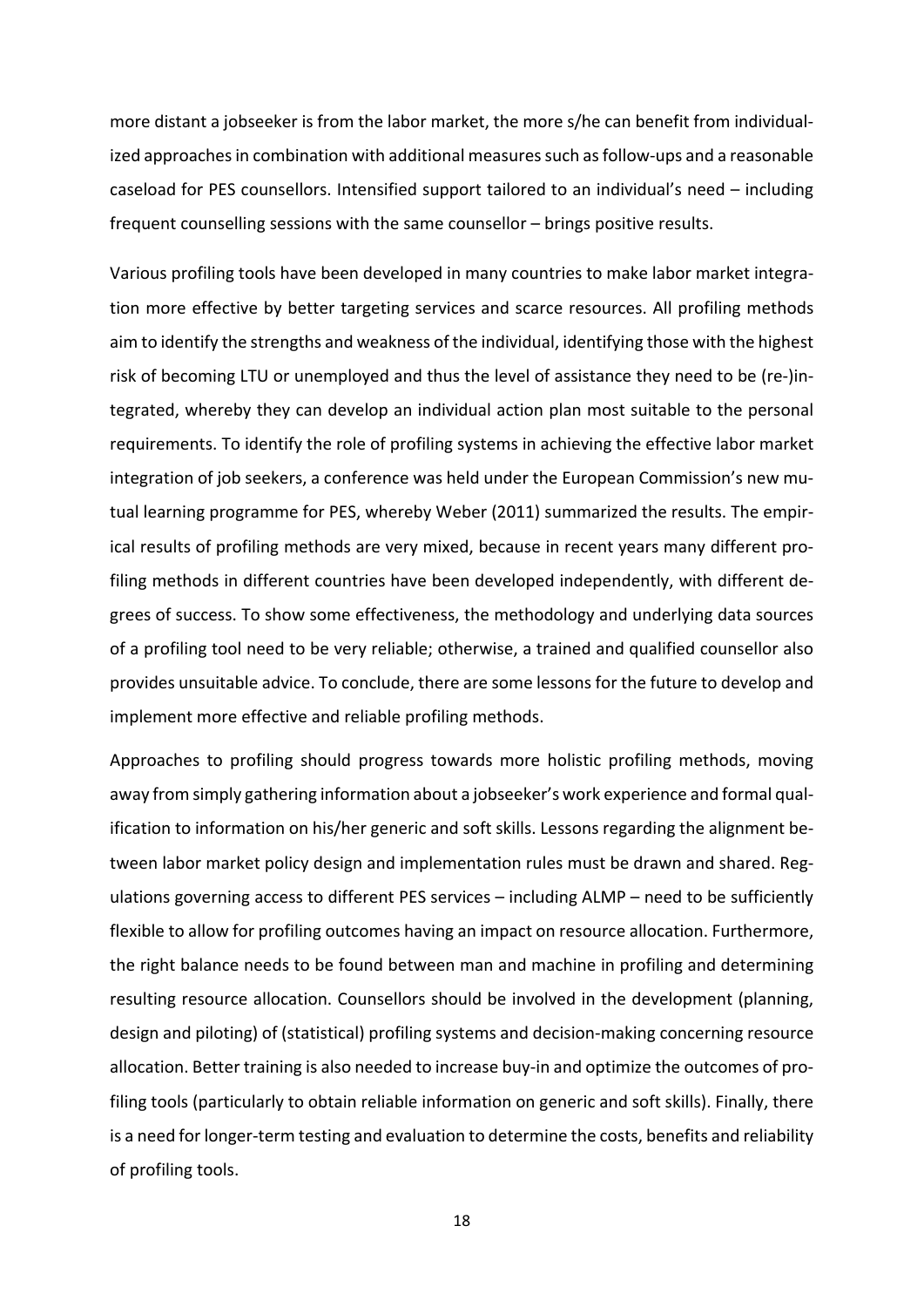As seen before, the caseload of a counsellor is a decisive factor for the individuality of an ac‐ tion plan and thus better reintegration prospects into the labor market. Table 2 provides an overview of the caseload in different European countries, based upon the analysis of infor‐ mation provided by 30 PES through a questionnaire completed between February and May 2014 (Manoudi et al., 2014). In Slovakia, the caseload was the highest in this investigation with 928 clients per year for one counsellor, while it was the lowest in Germany and with 135 clients. In Belgium-Le Forem and Sweden, counsellors dealt with a slightly higher number of client per year (170‐180). While Finland, Italy, Poland and Estonia showed relatively low average caseloads (210‐250), the caseloads in France, the Czech Republic, Lithuania and Malta were on an upper average level (350‐390). The counsellors' caseloads were especially high in Bel‐ gium‐Actiris, Greece, Croatia, Ireland and Portugal (exceeding 500).

| Country                                                  | Caseload | <b>Specialist counsellors</b>        |
|----------------------------------------------------------|----------|--------------------------------------|
| Germany                                                  | 135      | 75                                   |
| Belgium-Le Forem, Sweden                                 | 170-180  |                                      |
| Finland, Italy, Poland, Estonia                          | 210-250  | Finland (114), Estonia (100-<br>150) |
| Czech Republic, France, Lithuania, Malta                 | 350-390  | France (70), Malta (214)             |
| Belgium-Actiris, Greece, Croatia, Ireland, Por-<br>tugal | > 500    |                                      |
| Slovakia                                                 | 928      |                                      |

#### **Table 2: Caseload (clients per year), 2014**

Data Source: Manoudi et al. 2014

Some countries have special counsellors dealing with jobseekers who are more distant to the labor market and thus less employable (including LTU as well as other groups). Their caseload is smaller than 'generalist' counsellors' (European Commission, 2014). For example, in France, counsellors supporting the most distant people from the labor market (including LTU) support only 70 jobseekers, while generalists have a caseload of 135 clients. In Germany, an employ‐ ment-oriented case manager (receiving special training) supports only 75 unemployed with multiple employment barriers and decides which measures are best suited for each person. Poland and Croatia are planning to introduce similar approaches. Belgium, Latvia, Portugal and Slovakia do not distinguish between counsellors dealing with long-term unemployed and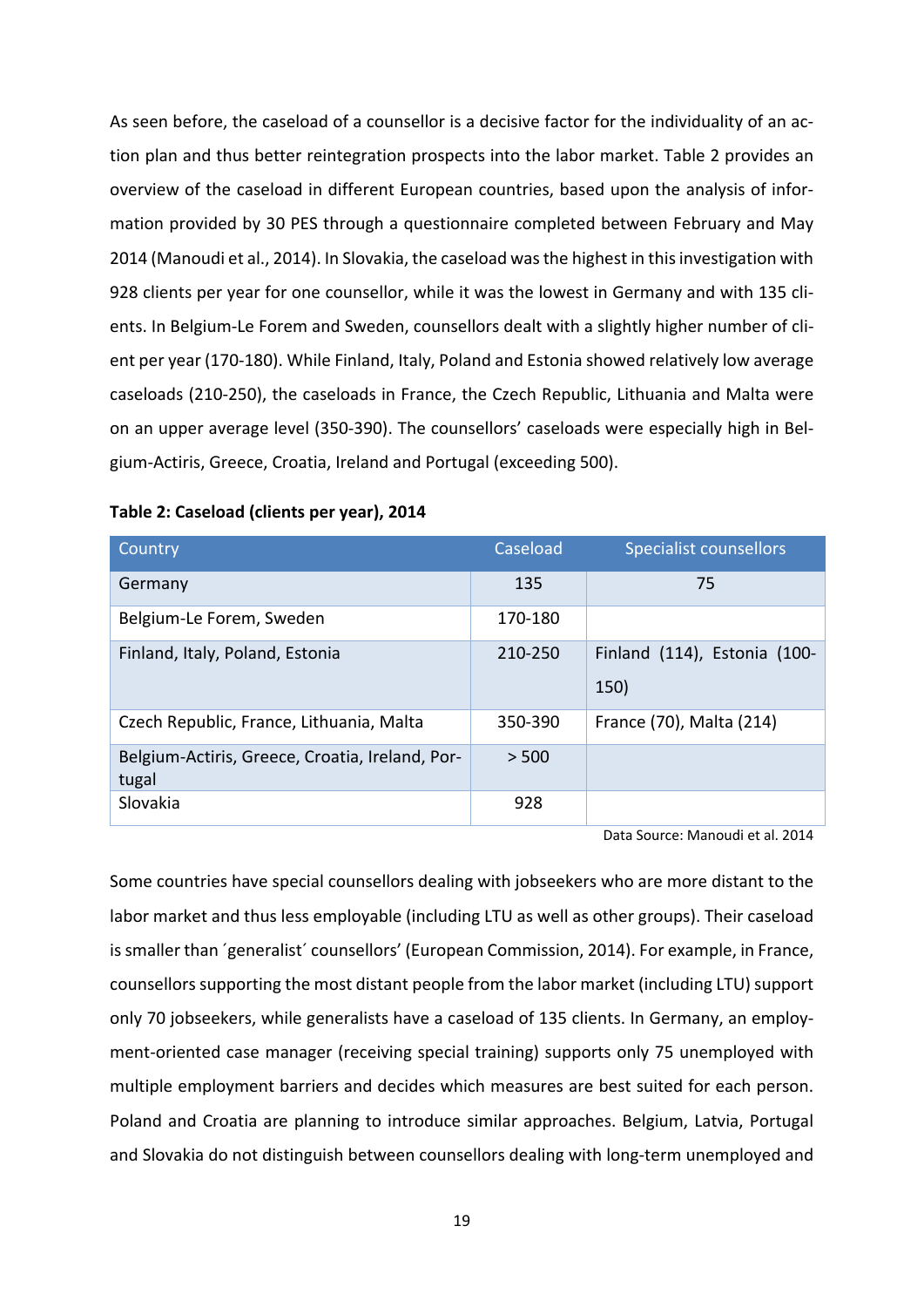other groups. This means that counsellors have the same caseload regardless of the propor‐ tion of LTU among their clients (European Commission, 2014).

Many studies show that a lower caseload results in more intensive and better counselling and better job placement (Kruppe et al., 2008; Hofmann et al., 2010; Fertig, 2015), extending be‐ yond the 'standard' activation setting implemented in Germany since the mid‐2000s (Eich‐ horst et al., 2008; Spermann, 2015). In the "Berliner Job Offensive" project, 600 additional job counsellors were provided in Berlin's job centers to guarantee more individualized and inten‐ sified support. Fertig (2015) found that individual employment probability could be increased by 10 percentage points combined with a more stable employment experience, as well as the termination of benefit receipts and a lower reliance on ALMP programmes. These positive effects could be investigated on unemployed both closer and more distant to the labor mar‐ ket. The establishment of a direct, lasting and trustful relationship between PES and clients is seen as crucial.

Rosholm (2014) highlights the role of meetings with case workers. Traditional activation shows only limited effects, especially when considering their high costs, lock‐in effects and inflexibil‐ ity. Conversely, PES counselling is a simple, cost-effective, flexible and individual instrument that can improve and intensify the job search activities of (employable) unemployed persons but cannot stand alone for the most disadvantaged. Regular meetings with a case worker can vary in frequency, content and character, depending on the specific competences of the case workers. Priorities at the interview(s) can vary and can be adjusted; see, for example, job search assistance, reality check, moral support, selection of suitable ALMP, agreement on action plan, monitoring, etc. A more frequent meeting approach is easy to implement and easily adaptable to cyclical changes. Furthermore, using randomized experiments, the evaluation of their implementation or intensification is quite easy. Many studies show positive effects on transition to work after as well as even before the interview and hence a simultaneous reduc‐ tion in unemployment and the costs of ALMPs. See, in particular, the experiments with differ‐ ent sequences of interviews in Denmark: QBW1 and QBW2 (Graversen and Ours, 2008, Rosholm, 2008). The Quickly Back to Work programme in 2005 and 2006 comprised early and intensive job search assistance. After one month of unemployment, weekly or twice-monthly meetings were held and after four months additionally early activation was arranged, whereby job finding rates were increased by 20‐30 percent. In 2008, the QBW2 arranging twice‐

20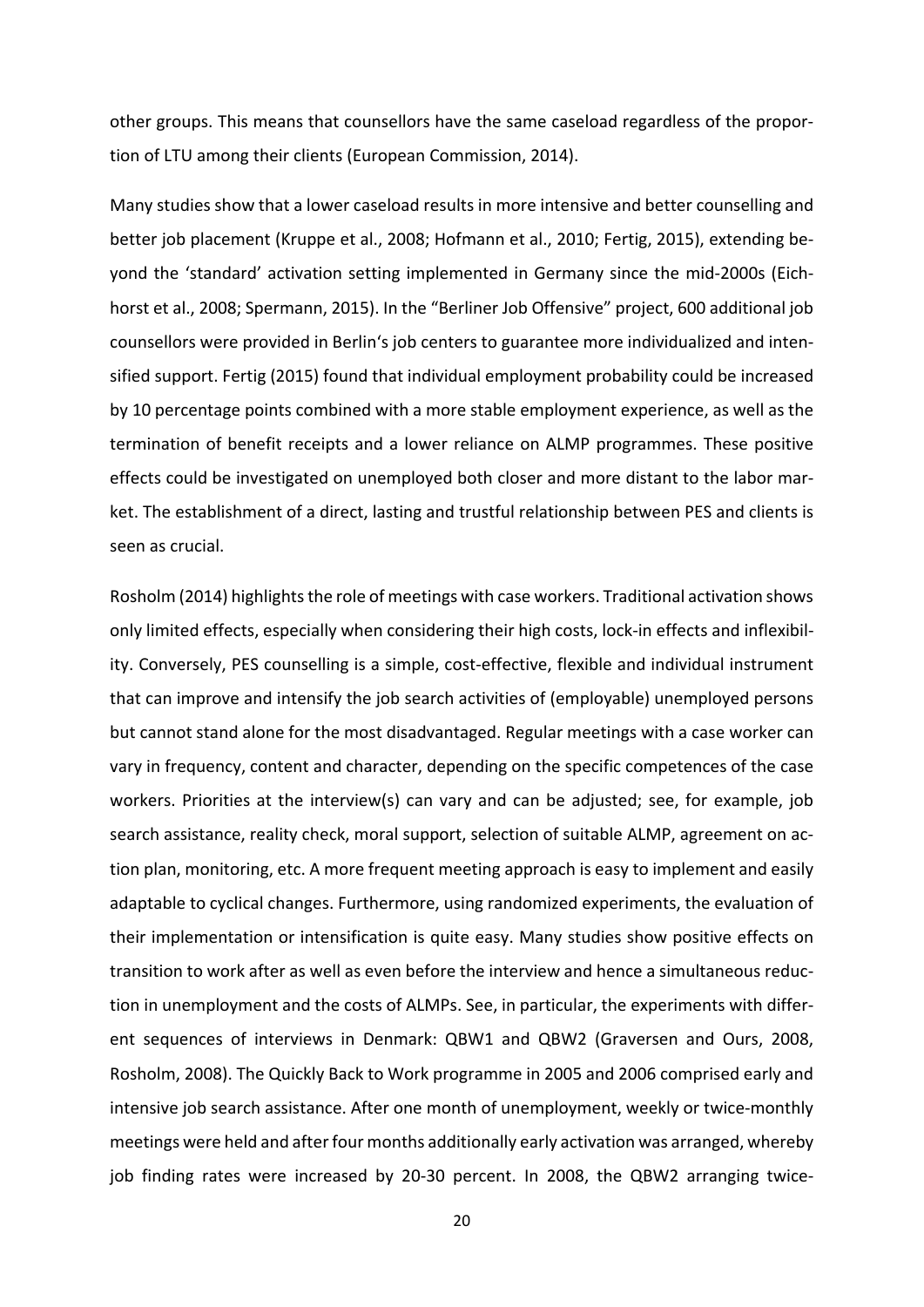monthly meetings increased the subsequent employment rate by 10 percent over the next two years compared with the control group, which attended meetings only every 13 weeks. Rosholm highlights the shift from traditional activation towards a case worker approach. However, increasing the frequency of meetings does not necessarily help the least employable workers (it can increase the transition rate into disability benefits) unless it is complemented by other supportive measures. This is also in line with the limited effectiveness of "work first" policies mainly relying on sanctions when addressing the long‐term unemployed. This might lead to quick exits from benefits but not to sustainable employment, thereby creating a high risk of job losslater on (see also Card et al. 2015, and Martin, 2015, with reference to the Swiss experience).

The UK also has vast experience with activation programs for the unemployed (Martin, 2015). The New Deal programs introduced in the late-1990s provided for up to four months – a period known as the Gateway – for intensive, personalized help and support to find an unsubsi‐ dized job. This improved the jobseeker's availability, as well as the involvement of private em‐ ployers (Martyn, 2007) and showed positive impacts on the motivation of participants. The Employment Retention and Advancement (ERA) – launched in 2003 – aimed at improving job retention and advancement for low-wage workers, including long-term unemployed, with preand post-employment assistance, work-related services and financial incentives through three main program stages: the 'Gateway', the 'Intensive Activity Period' (IAP) and 'Follow Through'. ERA helped long‐term unemployed personsto find jobs more quickly and remain at their initial jobs longer than in the control group. The results regarding the LTU are the most significant when compared to the other subgroups. The Work Programme – introduced in 2011 – also targeted long‐term unemployed persons by providing tailored support delivered largely through the private and voluntary sectors, support for two years resulting in sustainable work, delivered through a network of prime contractors and subcontractors, operating under a pay‐ ment-by-results regime based upon increased freedom to develop provision for the supported individuals. The performance of the Work Programme is at similar levels to previous pro‐ grammes, although it struggles to improve outcomes for harder‐to‐help groups (National Au‐ dit Office, 2014). The most recent Help to Work initiative supports the hardest‐to‐help to get off benefits and into work with tailored back‐to‐work plansfor individuals, intensive coaching, meeting with a Jobcentre Plus adviser every day or taking partin a community work placement for up to six months, with potential sanctions including the loss of benefits for a certain period.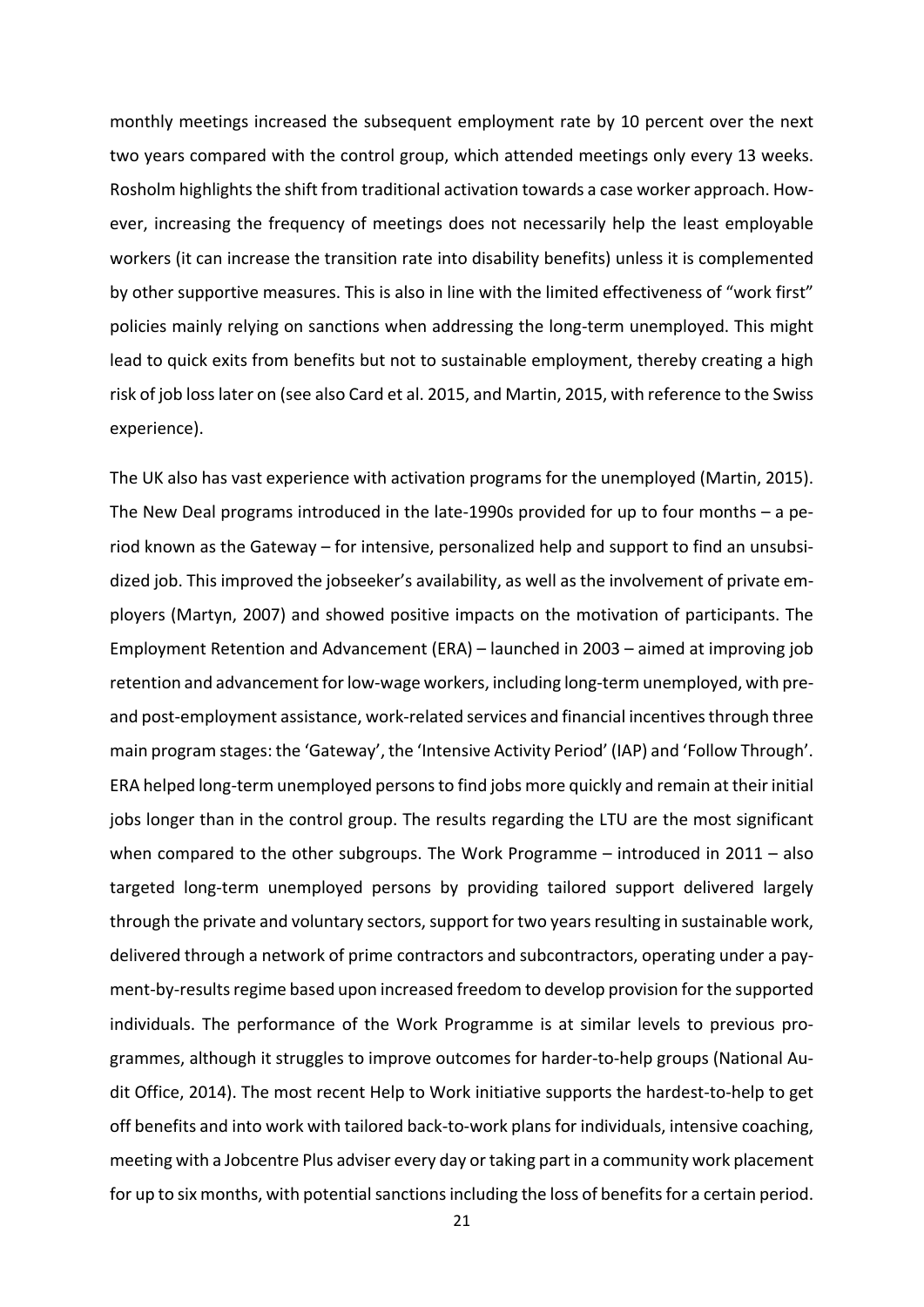### **2.3. Sickness and disability insurance**

When requirements of unemployment benefits are high (stricter activation) and alternative benefit systems such as disability and sickness or early retirement are easy to access and gen‐ erous, this typically leads to some outflows. As seen in the first chapter, this is especially pro‐ nounced in Sweden, Denmark, the UK and the Netherlands. Petrongolo (2009) found evidence for the interaction between alternative benefit systems – and particularly invalidity benefits – resulting from the introduction of the Jobseekers' Allowance (JSA) in the UK in 1996 (Martin, 2015). One of the most important changes was a substantial tightening of search requirement for eligibility and the related administrative hurdle. Consequently, the inflow in JSA decreased sharply in the month following the reform and those unemployed were 2.5‐3 percent more likely to move from unemployment into incapacity benefit spells. Further proof was found by Lammers et al. (2012) in the Netherlands. Before the reform, unemployed people turning 57.5 years were allowed to stop all search activity, whereas after a reform in 2005, elderly people were also required to formally report their job search efforts to the employment office to avoid a (temporary) cut in benefits. While the change in the strictness in search requirement significantly increased their transition into employment (+6/11% male/female), the flow to disability insurance schemes also increased (+4/9% male/female).

To avoid this outflow in alternative benefit systems, a reform in unemployment benefits must be combined with monitoring as well as tighter eligibility criteria in sickness and disability schemes: see - for example - the development in the Netherlands (Koning and Lindeboom, 2015) Until the mid‐2000s, disability benefits were strongly used to shed labor "smoothly", as an alternative to more costly firings and less generous/more demanding unemployment ben‐ efits; indeed, ca. 25‐50% of inflow into disability was hidden unemployment. A stepwise policy reversal took place to prevent this hidden unemployment. Firstly, the incentive of employers to move workers into disability was reduced by making them responsible for sickness pay for up to two years and via experience rating regarding disability benefits for up to ten years. Second, the gatekeeping was increased with a protocol establishing employer and worker re‐ quirements regarding a return‐to‐work plan at the beginning of the sickness period. The third

22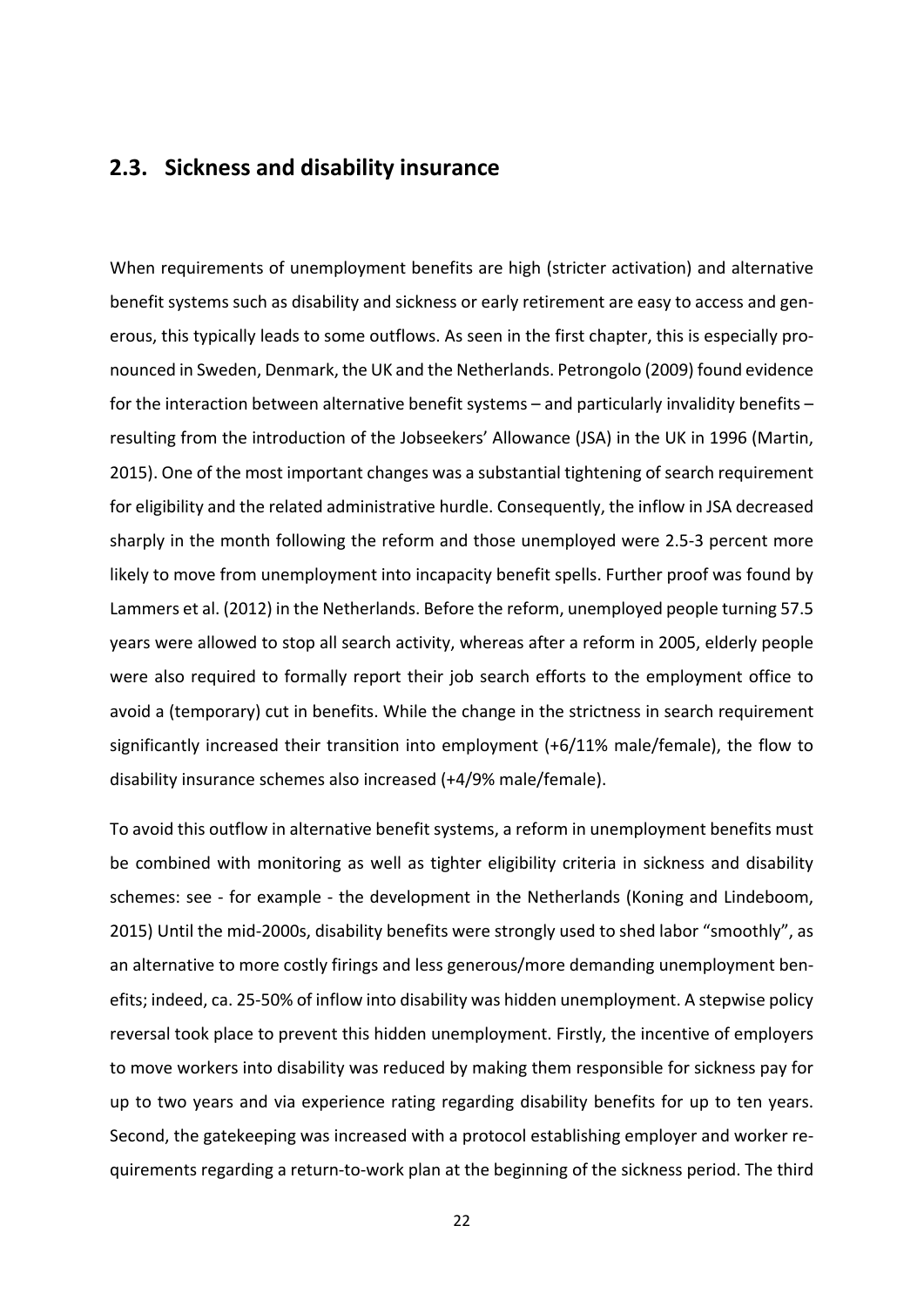measure was the tightening disability eligibility criteria combined with a wage supplement for working partially disabled people. These policy changes become apparent in the respective figures, given that the different set of incentives significantly changed the employers' behav‐ iour and resulted in a massive decline in reliance on disability benefits and related expenditure. However, there were still two side-effects, namely a tendency to use (cheaper) fixedterm contracts and some disabled persons being left without benefits. A similar expansion of activation to disability benefit systems can be observed in the UK (Martin, 2015).

# **3.Policy conclusions**

Our analysis shows that combatting long-term unemployment in Europe has broader implications, also referring to labor demand issues and general questions about labor market re‐ forms, making employment systems more inclusive, including with respect to those entering the labor market after longer periods of non‐employment. Employment protection, minimum wages and educational system play a role here.

In terms of targeted activation policies, activation (only) for LTU is certainly too late; rather, the intensity of activation should be maintained over a longer period ‐ if needed ‐ and adapted to individual difficulties. This calls for effective profiling as well as sufficient capacities in the public employment service. We can see from the available evidence that regular meetings/in‐ terviews and individual action plans establishing an individualized integration pathway can make a difference, although they require the use of suitable, targeted activation measures. Given the evidence, there is no priory preference for a certain type of ALMP program; how‐ ever, training elements are crucial in improving the employability of long-term unemployed people and show positive medium‐ and long‐term results. While targeting and tailoring are important, efforts to stabilize employment are crucial, particularly via adding a training component to ALMP programs.

Comparative work and studies on the interaction between different benefit systems also show that prevent long-term inactivity on benefits, activation policies need to be introduced systematically in benefit systems other than unemployment (e.g. disability and sickness).

23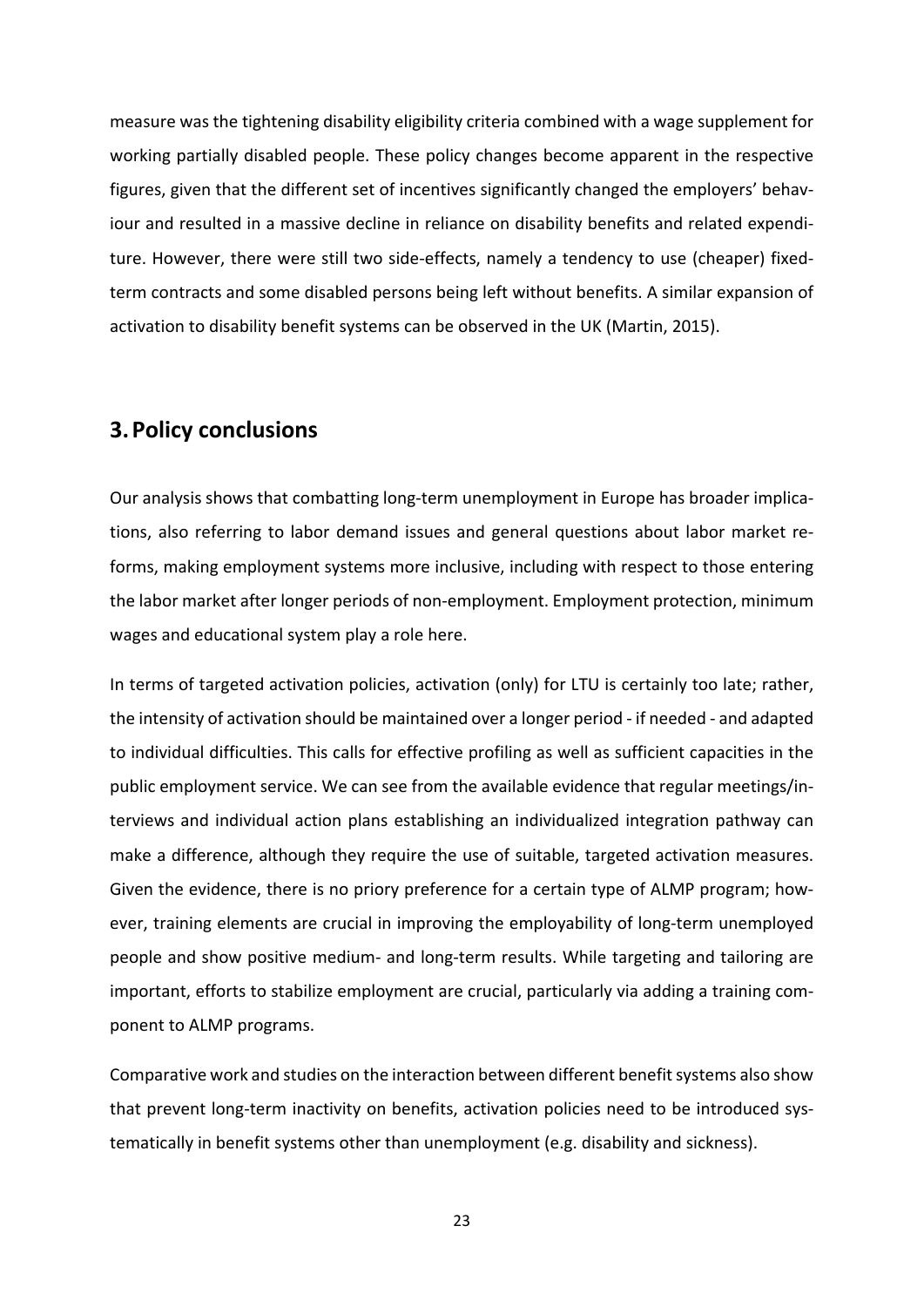What can the EU do in this context, when the effective delivery of activation policies is mostly an issue for national policy-makers and decentralized PES? First, policy effectiveness can certainly benefit from the support for policy innovation and experimentation available via the European Social Fund and peer review procedures, stimulating mutual learning and policy im‐ provements. Second, it would make sense to have an (early) activation guarantee combined with a proper assessment at the beginning of unemployment via (regular) interviewing and systematic follow‐up, with a strong emphasis on counselling and identifying individual barriers to employment. However, this implies support for capacity building, particularly in those EU member states that have seen the most significant increase in LTU over recent years and can‐ not provide sufficiently intensive and individualized services. Funds and training for PES are important to ensure an appropriate number of skilled case workers, thereby limiting their case load and increasing the quality and frequency of interviews and related supportive measures.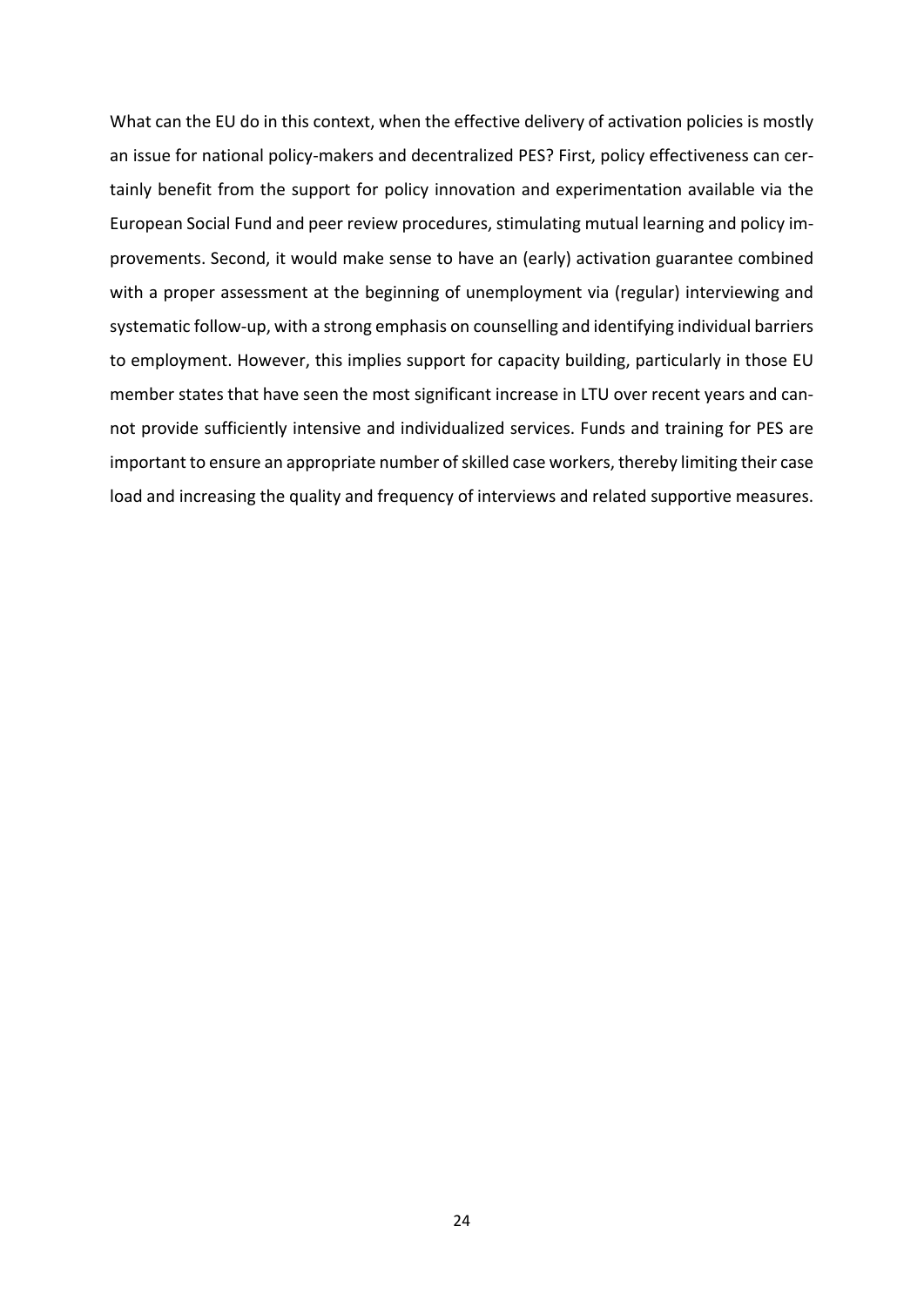# **References**

Arpaia, A, A. Kiss, B. Palvolgyi, and A. Turrini (2014), "Labour mobility and labour market ad‐ justment in the EU", Economic Papers 539, European Economy, European Commission, direc‐ torate General for Economic and Financial Affairs.

Autor, D., Duggan, M. (2003): The rise in the disability rolls and the decline in unemployment. Quarterly Journal of Economics 118, 157–205.

Autor, D., Duggan, M. (2006): The growth in the Social Security disability rolls: a fiscal crisis unfolding. Journal of Economic Perspectives 20, 71–96.

Card, D., Kluve, J.; Weber, A. (2010): 'Active Labour Market Policy Evaluations: A Meta‐Analy‐ sis', The Economic Journal No. 120, Issue 546, 452‐477.

Card, D.; Kluve, J.; Weber, A. (2015): What Works? A Meta Analysis of Recent Active Labor Market Program Evaluations. IZA Discussion Paper 9236.

Datta Gupta, N.; Larsen, M. (2010): Evaluating Labour Market Effects of Wage Subsidies for the Disabled – the Danish Flexjob Scheme, SFI Working Paper 07/2010.

Datta Gupta, N.; Larsen, M.; Thomsen, L.S. (2015): Do wage subsidies for disabled workers reduce their non‐employment? Evidence from the Danish Flexjob scheme. IZA Journal of Labor Policy 4:10.

Duell, N.; Vogler-Ludwig, K. (2011): The role of Public Employment Services in Youth Integration. A review of Good Practice, Analytical Paper, Pes to Pes dialogue, The European Commis‐ sion Mutual Learning Programme for Public Employment Services, DG Employment, Social Af‐ fairs and Inclusion, April, 2011.

Duell, N. (2012): *Can active labour market programmes reduce long‐term unemployment?,* Thematic Review Seminar on "Tackling Long‐Term unemployment – effective strategies and tools to address long-term unemployment", Brussels, 8 November 2012, Mutual Learning Programme, Autumn Seminar 2012

Eichhorst, W.; Grienberger‐Zingerle, M.; Konle‐Seidl, R. (2008): Activation Policiesin Germany: From Status Protection to Basic Income Support, in: W. Eichhorst, O. Kaufmann and R. Konle‐ Seidl (eds.), Bringing the Jobless into Work? Berlin: Springer 2008. (http://www.iza.org/en/webcontent/publications/papers/viewAbstract?dp\_id=2514)

European Commission (2015): Labour Market and Wage Developments in Europe.

Fertig, M. (2015): Quantitative Wirkungsanalysen zur "Berliner Joboffensive", mimeo, Köln.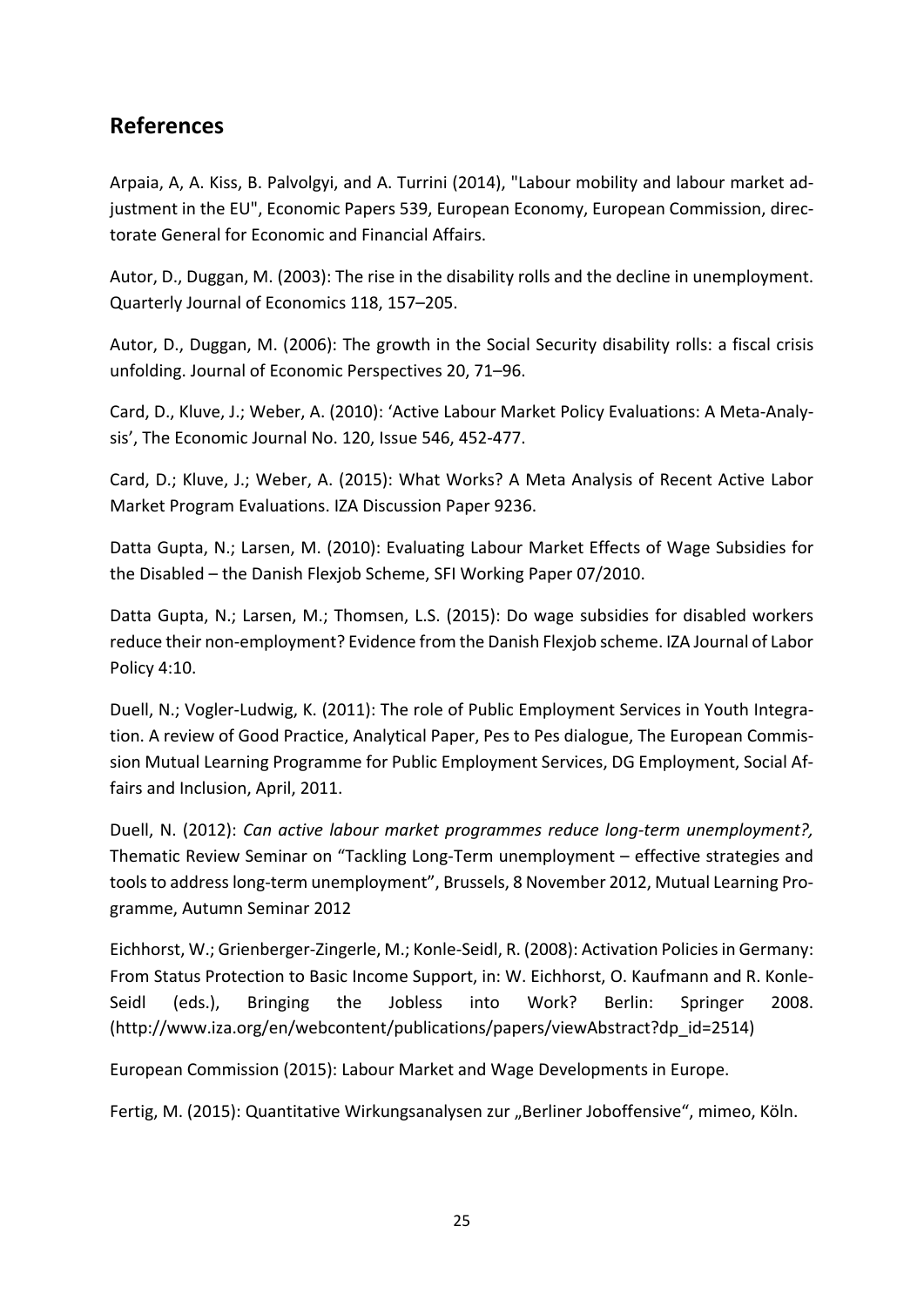Graversen, B. K.; van Ours, J.C. (2008): "How to help unemployed find jobs quickly: Experi‐ mental evidence from a mandatory activation program." Journal of Public Economics, 92 (2008), 2020‐ 2035.

Hofmann, B.; Krug, G.; Kruppe, T.; Kupka, P.; Osiander, C.; Stephan, G.; Stops, M.; Wolff, J. (2014): Beratung und Vermittlung von Arbeitslosen. Ein Literaturüberblick zu Ausgestaltung und Wirkung. In: Sozialer Fortschritt, Jg. 63, H. 11, 276‐285.

Hofmann, B.; Krug, G.; Sowa, F.; Theuer, S.; Wolf, K. (2010): Modellprojekt in den Arbeitsagen‐ turen: Kürzere Arbeitslosigkeit durch mehr Vermittler. IAB‐Kurzbericht Nr. 9.

Kluve, J. (2010): The Effectiveness of European Active Labor Market Programs. *Labour Eco‐ nomics* 16 (6), 904‐918.

Kluve, J. (2006): The Effectiveness of European Active Labour Market Policy, IZA Discussion Paper No. 2018, Bonn, 2006.

Kluve, J.; Schmidt, C.M. (2002): Can Training and Employment Subsidies Combat European Unemployment?. *Economic Policy* 35 (17), 411‐448.

Koning, P.; Lindeboom, M. (2015): "The Rise and Fall of Disability Insurance Enrollment in the Netherlands." *Journal of Economic Perspectives*, 29(2), 151‐72.

Konle‐Seidl, R. (2011): Profiling systems for effective labour market integration. Use of profil‐ ing for resource allocation, action planning and matching, Pes to Pes dialogue, The European Commission Mutual Learning Programme for Public Employment Services, DG Employment, Social Affairs and Inclusion, May, 2011.

Konle‐Seidl, R.; Rhein, T.; Trübswetter, P. (2014): Erwerbslose und Inaktive in verschiedenen Sozialsystemen. IAB Kurzbericht 8/2014.

Kruppe, T.; Schiel, S.; Schröder, H.; Gilberg, R. (2008): Mehr Vermittlungen durch mehr Ver‐ mittler? Ergebnisse des Modellversuchs "Förderung der Arbeitsaufnahme" (FAIR). IAB‐Biblio‐ thek 312, Bielefeld: Bertelsmann.

Kuddo, A. (2009): Employment Services and Active Labor Market Programmes in Eastern Eu‐ ropean and Central Asian Countries, World Bank. World Bank SP Discussion Paper No. 0918, Washington DC, 2009.

Lammers, M., Bloemen, H., and Hochguertel, S. (2013): Job search requirements for older un‐ employed: Transitions to employment, early retirement and disability benefits. European Economic Review 58, 31‐57.

Manoudi, A.; Nevala‐Hall, A. M.; Scharle, A.; Csillag, M.; Metcalfe, H.; Duchemin, C.; Maillart, I. (2014): Small Scale Study on PES Business Models, European Commission, June 2014.